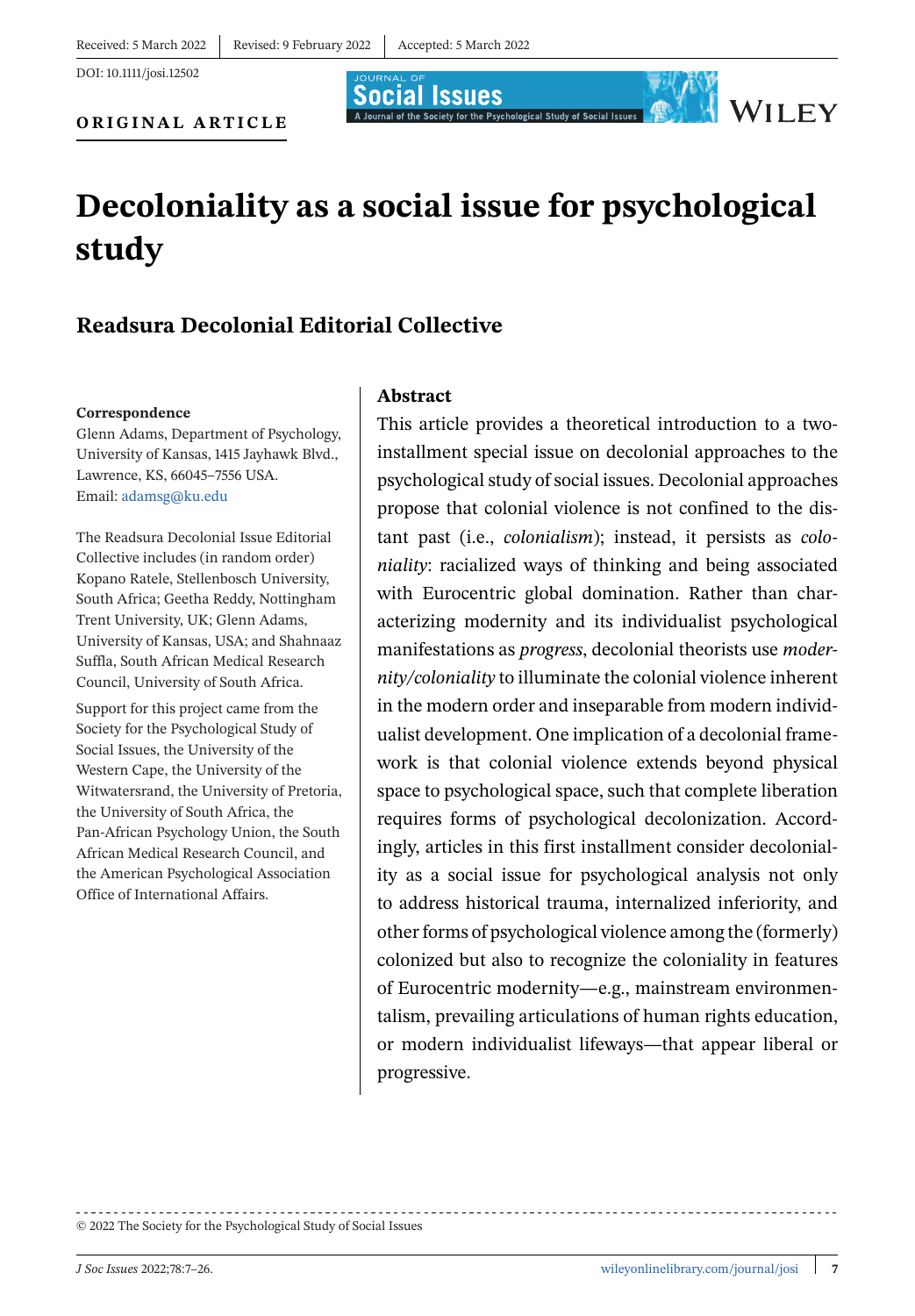# **INTRODUCTION**

In recent years, there have been increasing calls (e.g., #RhodesMustFall; see Nyamnjoh, [2016;](#page-17-0) Pillay, [2016\)](#page-17-0) to reveal and resist the Euroamerican-centric character of the global modern order. These calls for decolonization come from both formerly colonized countries of the so-called Global South and communities of racially oppressed peoples in the Global North. They come from Indigenous peoples who demand sovereignty over land and matters such as climate, education, and criminal justice policy in settings that normalize and naturalize European settler conquest. They come from students in postcolonial settings who push to decolonize curricula and the material infrastructure of university campuses, replacing the inherited and continuously reimposed colonial archive of Eurocentric thought with forms of knowledge better suited to local circumstances. Most relevant for current purposes, these renewed calls for decolonization build on the work of revolutionary intellectuals (Biko, [1978;](#page-14-0) Ngũgĩ wa Thiong'o, [1986\)](#page-17-0), including researchers in the psy-disciplines (e.g., Fanon,[1963/1961;](#page-15-0) Nandy,[1983\)](#page-16-0), who regard decolonization of the mind diagnosis and treatment of forms of colonial mentality that accompanied colonial miseducation as a core and largely unfinished aspect of the decolonial project.

As psychologists who have lived and worked in postcolonial settings of the Global South, these movements have inspired us to consider how our own research and practice might intersect with decolonial projects. Each of us has separately sought and benefitted from collaborations with networks of like-minded scientists, scholars, students, practitioners, and community activists who are working on decolonial issues. We have organized symposia and conferences devoted to decolonial/decolonization projects, and we have edited collections of work to disseminate these ideas to broader audiences (e.g., Adams et al., [2015;](#page-13-0) Decolonial Psychology Editorial Collective, [2021;](#page-15-0) Seedat & Suffla, [2017;](#page-17-0) Titi & Ratele, [2018\)](#page-18-0).

Our efforts eventually brought us together in February 2019 for a conference, *Towards a Decolonial Psychology: Theories from the Global South*, at the University of the Western Cape in Cape Town, South Africa.<sup>1</sup> The conference included addresses from decolonial theorists and psychologists working in South African settings (e.g., Cooper & Ratele, [2019;](#page-15-0) Kessi, [2019a;](#page-16-0) Maldonado-Torres, [2019;](#page-16-0) Ndlovu-Gatsheni, [2019\)](#page-17-0), webinar presentations from psychologists working from decolonial perspectives in North American settings (e.g., Bhatia, [2019;](#page-14-0) Fernández, [2019;](#page-15-0) Gone, [2019\)](#page-15-0), presentations from scholars who were active in the Black Consciousness Movement during and after the anti-apartheid struggle (Moodley et al., [2019\)](#page-15-0), and symposia sessions of presentations organized around a set of common themes.2

In the aftermath of the conference, we proposed a special issue of the *Journal of Social Issues* to extend the conversation to a broader audience. The response to the CFP was enthusiastic. We received over 80 abstracts for our consideration, including more high-quality contributions than we could accommodate in a single issue of *JSI*. For this reason, we have organized contributions to the special issue into two installments. In this introduction to the first installment of the special issue, we offer a brief introduction to concepts around coloniality and decolonial perspectives in

<sup>&</sup>lt;sup>1</sup> In addition to funding from the Society for the Psychological Study of Social Issues, support for the conference came from the University of the Western Cape, the University of the Witwatersrand, the University of Pretoria, the University of South Africa, the Pan-African Psychology Union, the South African Medical Research Council, and the American Psychological Association Office of International Affairs.

<sup>&</sup>lt;sup>2</sup> Video recordings of the event are available online at https://www.youtube.com/watch?v=e0xytvYYkrk and https://www.youtube.com/watch?v=qiSCJ01avKg).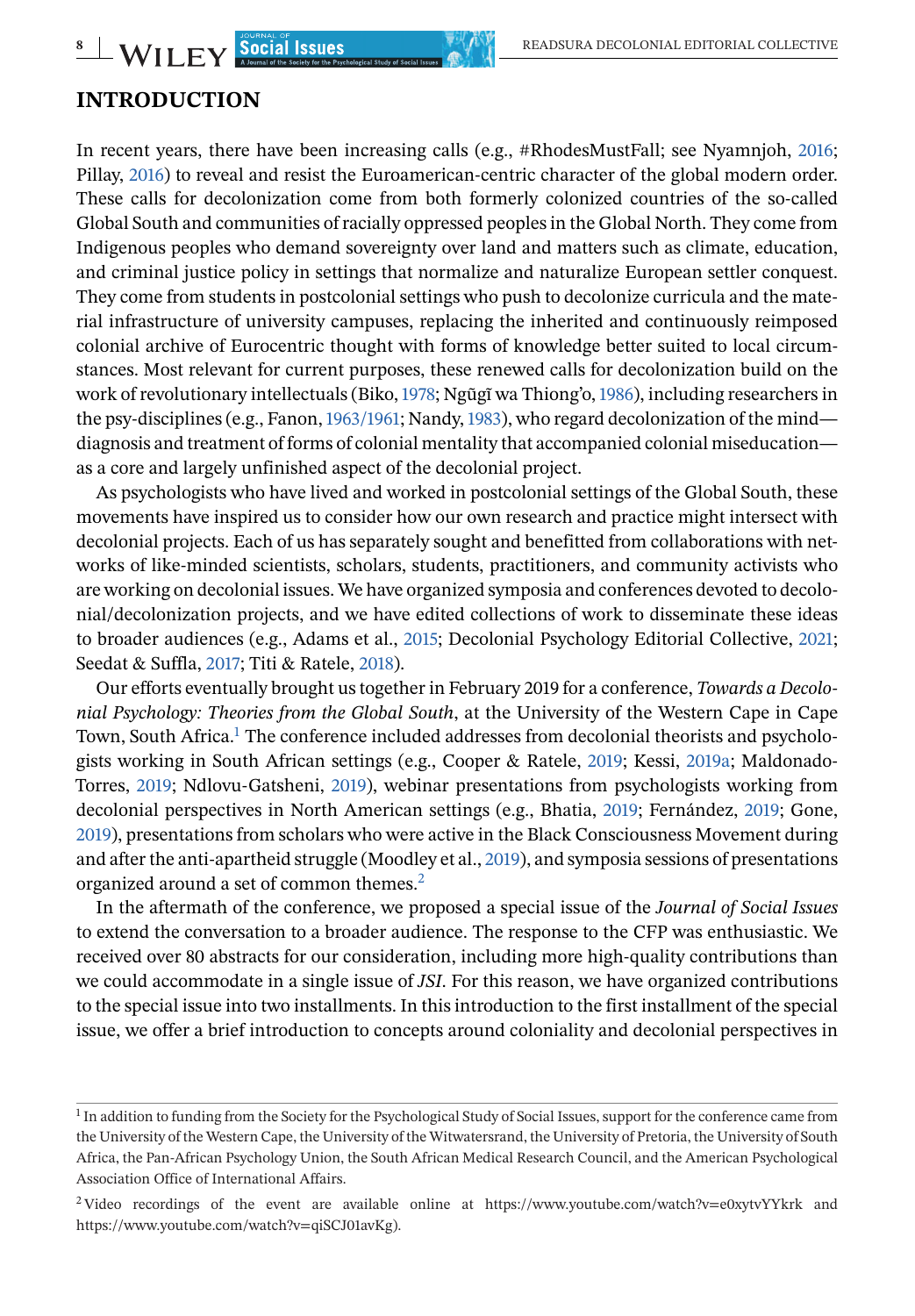psychology as they appear from our own epistemic locations. We then offer a conceptual overview of articles that constitute the first installment of the special issue.

# **CONCEPTUAL FRAMEWORK:** *COLONIZATION***,** *COLONIALISM* **AND** *COLONIALITY*

In a general sense, *colonization* refers to domination, occupation, and often settlement of one location by strangers from a different location. The more particular concept of *colonialism* refers to an ideology and global system of power associated with European imperial domination—a system that, contrary to revisionist narratives, was inherently violent, unjust, and oppressive (e.g., Sonn et al., [2013\)](#page-18-0). Popular narratives of history understand colonialism as a discrete historical period that began with the era of European global exploration and conquest, extended to the creation of globe-spanning empires, and came to a more-or-less definite conclusion with the dismantling of colonial administrations. The resurgence of calls for decolonization disrupts this narrative of conclusion and raises a question. How are the global modern order and associated institutions *colonial*, such that they require decolonization?

A useful framework for considering this question comes from various perspectives of decolonial theory. An important contribution of decolonial perspectives is a distinction between colonialism and coloniality. Whereas *colonialism* refers to a discrete historical period, decolonial theorists use *coloniality* to refer to vestiges of colonial power and associated ways of thinking and being that originated in the colonial period of European global domination but persisted long after the formal end of colonial rule.

Coloniality is different from colonialism. Colonialism denotes a political and economic relation in which the sovereignty of a nation or a people rests on the power of another nation, which makes such a nation an empire. Coloniality, instead, refers to long-standing patterns of power that emerged as a result of colonialism but that define culture, labor, intersubjective relations, and knowledge production well beyond the strict limits of colonial administrations. Thus, coloniality survives colonialism. It is maintained alive in books, in the criteria for academic performance, in cultural patterns, in common sense, in the self-image of peoples, in aspirations of self, and so many other aspects of our modern experience. In a way, as modern subjects we breathe coloniality all the time and every day (Maldonado-Torres, [2007,](#page-16-0) p. 243).

Briefly stated, the idea of coloniality entails an understanding that "the *modern/colonial* global order... represents a colonial present that is an ongoing manifestation of, rather than break from, the colonial past" (Adams et al., [2018,](#page-13-0) p. 13).

### **The modern/colonial present**

The most obvious way coloniality persists is that European imperialism, settlers, and institutions still dominate the modern global order. Coloniality is most evident in the ongoing occupation of land by descendants of European settlers in places such as the Americas, Australia, New Zealand, and South Africa. In some cases, this colonial occupation is so pronounced that it naturalizes settler occupation and renders ongoing Indigenous presence invisible (Fryberg & Eason, [2017;](#page-15-0)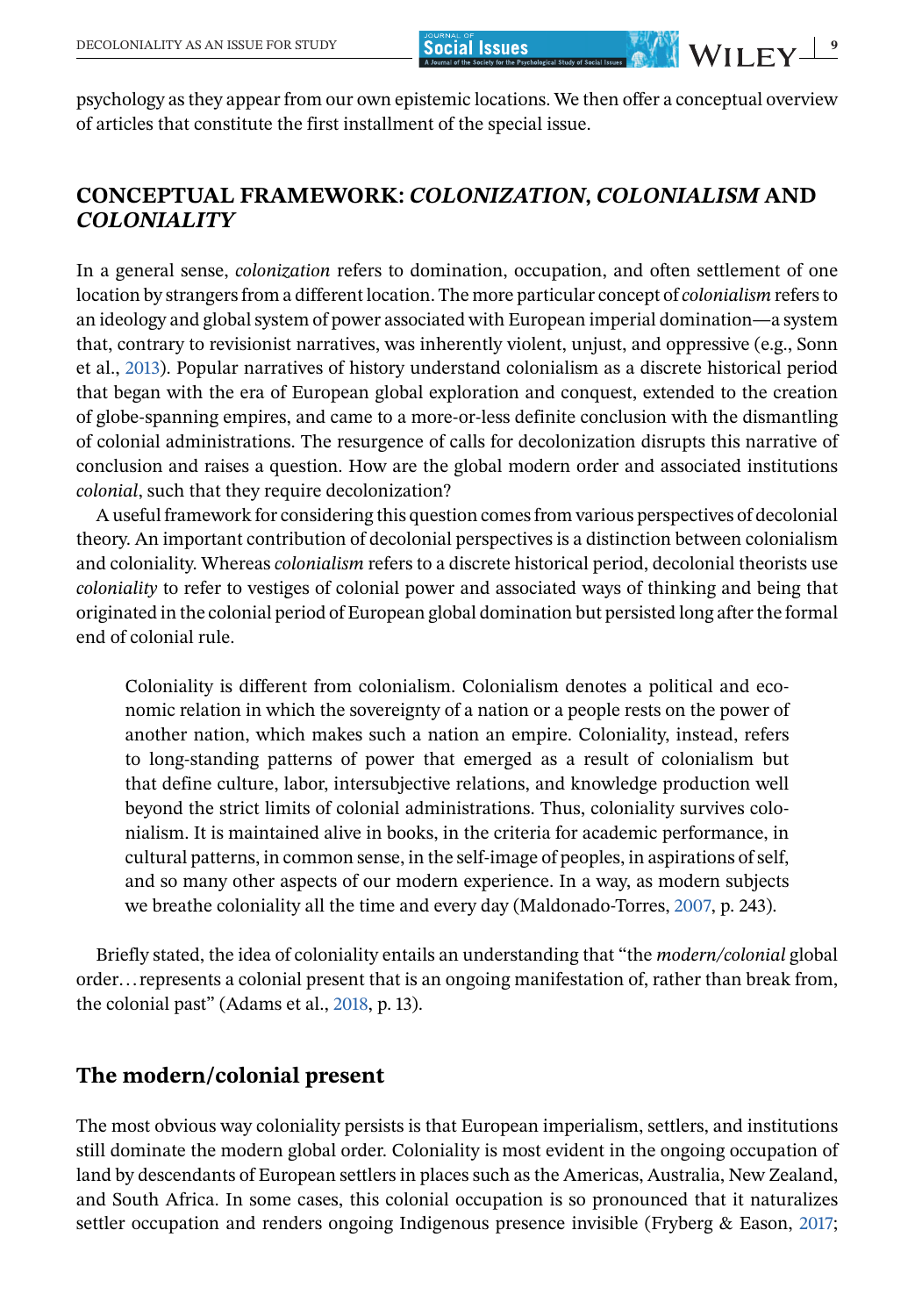Tuhiwai Smith, [1999\)](#page-18-0). The land becomes synonymous with the settler construction of it as New Zealand, Canada, or the United States of America (for many people implicitly synonymous with whiteness; Devos & Banaji, [2005\)](#page-15-0) rather than places such as Aotearoa, Turtle Island, or Aztlán. Even in settler-occupied countries with black majorities such as South Africa, white minorities own and control a disproportionate share of land and the economy. Moreover, where the state makes an effort to change land ownership patterns, powerful voices in the Eurocentric modern order send strong messages against the reappropriation of land.

With the occupation of land came control of its resources. Colonialism involved plunder of wealth and appropriation of productive capacity (including labor and other resources extracted from human bodies), launching different developmental trajectories that persist into the present. Colonial plunder provided the material basis for the shiny modern growth of Europe and European settler societies, while the corresponding material deprivation and social disruption set the stage for ongoing underdevelopment (Rodney, [1972\)](#page-17-0) of the colonized Global South.

Even after the apparent reclamation of land, political power, and resources from European colonists, material manifestations of coloniality have persisted in what postcolonial leaders referred to as *neocolonialism* (Nkrumah, [1967\)](#page-17-0). The dismantling of political colonialism did not result in broader liberation; instead, colonial relations continued in postcolonial settings under a new guise, with local leaders joining foreigners as the primary agents of appropriation (Fanon, [1963/1961\)](#page-15-0). From this perspective, we inhabit a *postcolonial neocolonised world*: "the structural, systemic, cultural, discursive, and epistemological pattern of domination and exploitation that has engulfed Africans [and other colonized peoples] since the Conquest" (Ndlovu-Gatsheni, [2013,](#page-16-0) p. 3).

Beyond the occupation of land, coloniality persists in the "occupation of being" (Bulhan, [2015\)](#page-14-0) or "colonization of the imagination" (Quijano, [2007,](#page-17-0) p. 169). Whereas most discussions of colonialism place appropriate emphasis on material manifestations of violence, this special issue reflects the awareness that colonialism and ongoing coloniality entails non-material or cognitive-universe related manifestations of cultural and epistemic violence that, "among other disastrous psychological consequences ... unsteadies the concepts on which the colonized could build or rebuild the world" (Césaire, [2010,](#page-14-0) p.140). Indeed, anti-colonial writers in post-independence African settings emphasized that colonial occupation extended beyond physical space to mental space, such that complete liberation from colonialism required mental decolonization (Bulhan, [2015;](#page-14-0) Ngũgĩ wa Thiong'o, [1986\)](#page-17-0). A particularly noteworthy manifestation of mental colonization is the ongoing displacement of local knowledge and ways of being embedded in the local language in favor of colonizer languages (Ngũgĩ wa Thiong'o, [1986\)](#page-17-0). More generally, mental colonization extends beyond language to a sort of inferiority complex, auto-oppression, or collective self-hatred associated with *colonial mentality* (Biko, [1978;](#page-14-0) Bulhan, [1985;](#page-14-0) David & Okazaki, [2006;](#page-15-0) Fanon, [1967/1952;](#page-15-0) Utsey et al., [2014;](#page-18-0) see Rivera Pichardo et al., [2022\)](#page-17-0).

Finally, coloniality persists in a form of mental colonization that is the mirror image of colonial mentality: an ongoing overvaluation of people of European descent in the modern global order. As writers from a variety of marginalized racial standpoints have noted, people constructed as white enjoy access to human status that does not come without question or without strings attached for people more generally (e.g., Baldwin, [1984;](#page-14-0) Coates, [2015\)](#page-15-0). Cultural psychological structures of whiteness, including delusional myths of superiority and Eurocentric narratives of history and progress, infect people with a sort of "racial hubris" (Bulhan, [2015,](#page-14-0) p. 244) or savior complex (Cole, [2012\)](#page-15-0) that enables bold action, often without sufficient concern for broader consequences. This hubris and associated miseducation "has placed everyone now living into the hands of the most ignorant and powerful people the world has ever seen."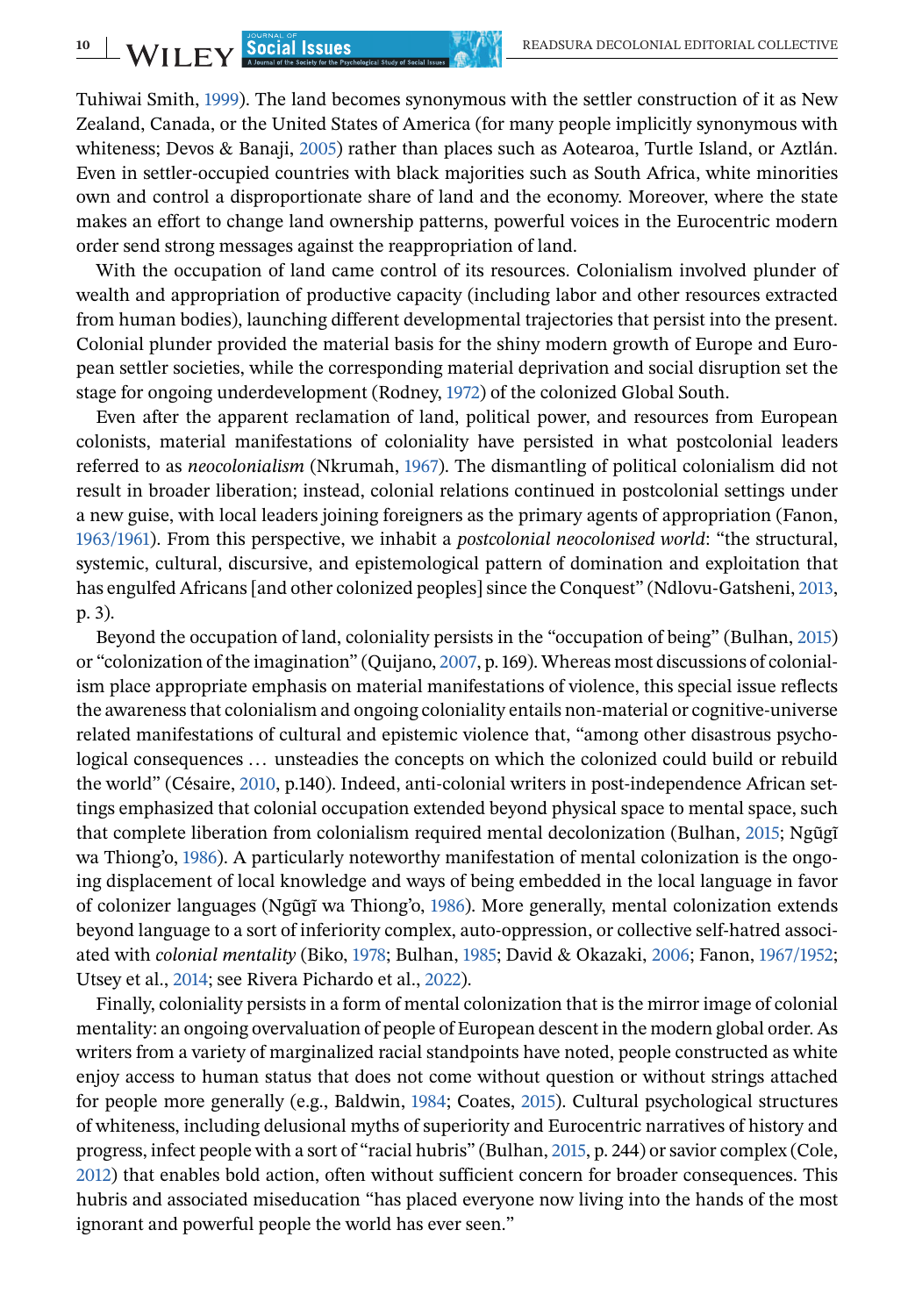And [they] have brought the world to the brink of oblivion because they think they are white. ... Because they think they are white, they believe, as even no child believes, in the dream of safety. (Baldwin, [1984;](#page-14-0) p. 92)

Decolonial theorists propose that this form of colonial mentality—*because they think they are white*—is a psychological force that underlies many of our most pressing social issues.

### **Coloniality as the dark side of modernity**

In addition to the distinction between colonialism as a historical moment and coloniality as an ongoing expression of colonial violence, decolonial theorists use the phrase *modernity/coloniality* to emphasize the inseparable role of colonial violence in the production and reproduction of the modern global order. This phrase positions coloniality as the "darker side of modernity" (Mignolo, [2011\)](#page-16-0): the typically obscured shadow of racist violence that supports and is inseparable from—not merely coincidental to—the shiny project of modern growth and development. From the standpoint of decolonial theory, the modern/colonial global order is not a fellowship of nations that emerged after the colonial empire; instead, it is an ongoing manifestation of racism and colonial violence.

An important implication of this idea for the psychological study of social issues concerns the modernity/coloniality of the individualist ways of being that constitute default standards of hegemonic psychological science (Adams et al., [2018;](#page-13-0) Maldonado-Torres, [2007\)](#page-16-0). Despite its growth as a field for international study, standard knowledge in psychology continues to rest on an empirical basis of research in settings that are WEIRD: that is, *Western, educated, industrial, rich*, and (supposedly) *democratic* (Henrich et al., [2010;](#page-16-0) see Arnett, [2008;](#page-14-0) Thalmayer, et al., [2021\)](#page-18-0). In recent decades, it has become more common for psychologists who work in global centers of academic production to question whether the patterns they observe are not so much the straightforward expression of universal predispositions as they are the product of engagement with affordances for modern individualism prevalent in the WEIRD settings where they work. However, despite increased awareness about the WEIRDness of psychology, the tendency is still to understand contextual variation in psychological experience as the product of cultural worldviews divorced from political economy. Decolonial perspectives challenge psychologists to consider the colonial dark side of these modern ways of being.

Understood in this way, the concept of coloniality is doubly relevant for the psychological study of social issues. First, the ongoing coloniality of the modern order is a social issue worthy of psychological study. As many anticolonial and postcolonial revolutionary intellectuals have argued (e.g., Césaire, [2001;](#page-14-0) Bulhan, [1985;](#page-14-0) Fanon, [1963/1961;](#page-15-0) Mamdani, [2017;](#page-16-0) Ngũgĩ wa Thiong'o, [1986\)](#page-17-0), the task of decolonization is not complete once colonized communities have reclaimed control over land and material resources. In addition, it requires decolonial liberation from forms of mental colonialism that reproduce colonial violence by imposing Eurocentric beliefs, devaluing local knowledge, and constraining imagination of possible alternatives to the Eurocentric modern global order. Decolonial perspectives challenge psychologists to heal the psychological trauma of colonial violence, to resist colonial mentality and its mirror image in delusions of white supremacy, and to illuminate sustainable alternatives to modern individualist ways of being. We have collected responses to this challenge in the papers that we have included in this first installment of the special issue.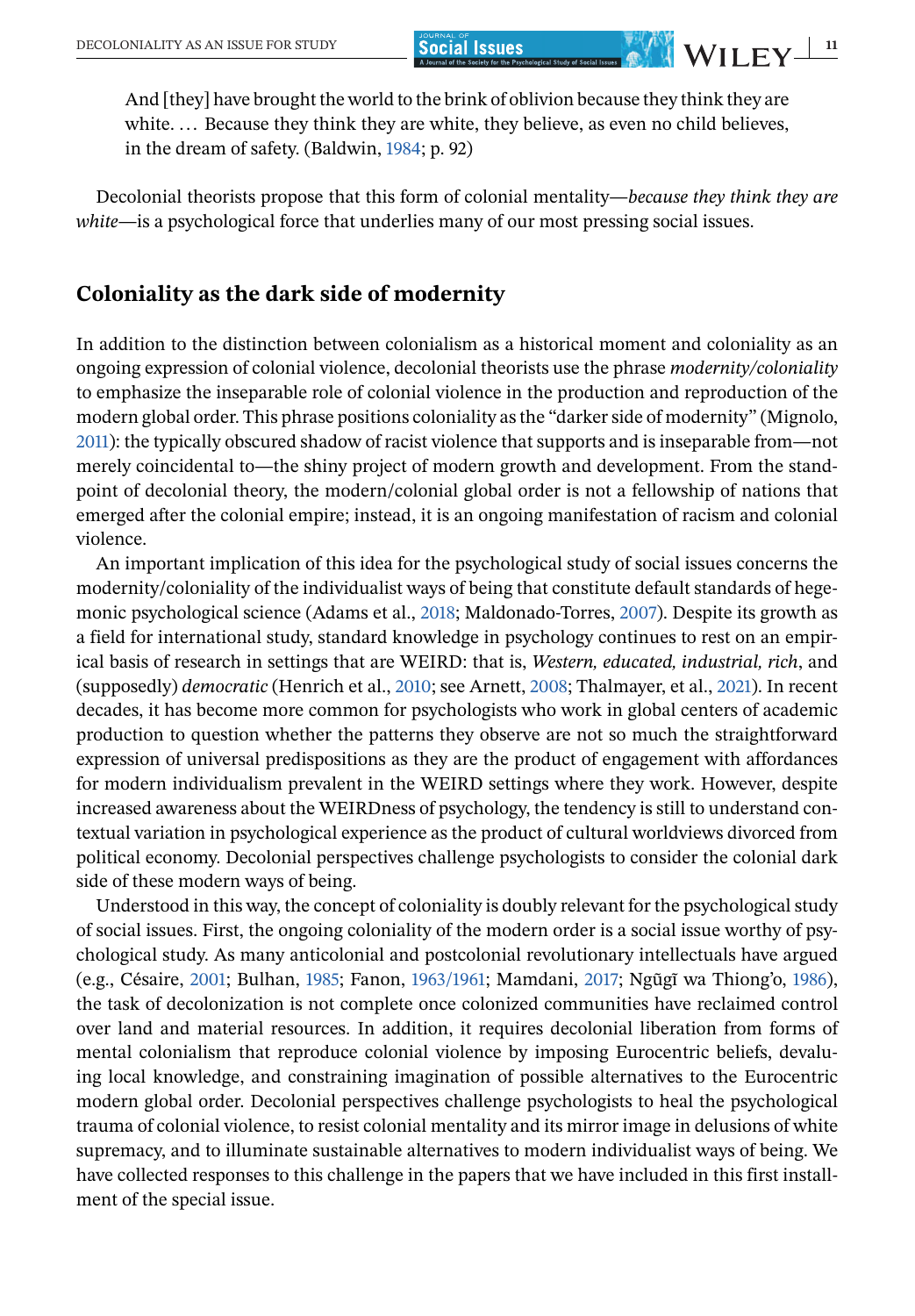However, the relevance of coloniality is not just as a social issue ripe for psychological study; in addition, the psychological study of social issues is itself ripe for decolonial analysis. To the extent that we, as researchers and practitioners, portray modern individualist mentalities as descriptive and prescriptive norms, we reproduce and add scientific authority to colonial ways of being. The epistemic violence associated with this imposition, normalization, and even naturalization of modern individualist mentalities is a defining manifestation of the coloniality of knowledge within the field of psychology. We elaborate on this idea in the introduction and papers that constitute the second installment of the special issue.

## **DECOLONIAL RESPONSES IN PSYCHOLOGY: A MULTI-VOCAL OVERVIEW**

Although largely operating on the fringes of mainstream psychological science, researchers and practitioners in psy-disciplines (e.g., psychiatry, psychoanalysis, and psychology) have been important contributors to anti-colonial, postcolonial, and decolonial liberation movements (e.g., Martín-Baró, [1994;](#page-16-0) Nandy, [1983\)](#page-16-0). Perhaps the most influential of these was Frantz Fanon, whose works [\(1967/](#page-15-0)1952; 1963[/1961\)](#page-15-0) have become foundational texts in the broader field of decolonial studies (Maldonado-Torres, [2019\)](#page-16-0). Despite its origins in the psy-disciplines, Fanon's work has had limited influence in the field of psychology (for noteworthy exceptions, see Bulhan, [1985;](#page-14-0) David, [2013\)](#page-15-0).

However, there have been other sites within psy-disciplines that offer resources for a decolonial psychology. Perhaps most obviously, Indigenous psychology perspectives contribute to decolonial efforts via the elaboration of local understanding into forms of knowledge and practice that are better suited to local experience than knowledge and practices of hegemonic WEIRD science (Nwoye, [2015;](#page-17-0) Pe-Pua, [2006;](#page-17-0) Sundararajan et al., [2020\)](#page-18-0). Similarly, perspectives of cultural psychology (e.g., Adams & Kurtiş, [2018;](#page-14-0) Bhatia, [2017;](#page-14-0) Chaudhary & Sriram, [2020;](#page-14-0) Ratele, [2019\)](#page-17-0) can contribute to decolonial efforts to the extent that they challenge the imperialist, universalizing authority of hegemonic psychological science. At the same time, dominant articulations of indigenous and cultural psychology can fall short to the extent that they focus on reified cultural traditions while neglecting considerations of political economy, power, racialized violence, and the epistemic disruptions of colonialism (Long, [2019;](#page-16-0) Ratele, [2017\)](#page-17-0). In contrast, various articulations of "ethnic minority psychology" (e.g., Division 45 of the APA) grant more explicit consideration to the racism or coloniality of the modern order from the perspective of racially marginalized communities within European settler societies. Indeed, some of the most provocative work on mental decolonization has come from the perspectives of Black or African-centered psychology (Nobles, [2013\)](#page-17-0), Native American psychology (Duran & Duran,[1995\)](#page-15-0), Asian-American psychology (Okazaki, [2018\)](#page-17-0), or multicultural counseling more generally. Scholars working from the perspectives of critical and theoretical psychology have increasingly adopted a decolonial lens (Beshara, [2019;](#page-14-0) Fisher, [2019;](#page-15-0) Pickren & Pickren, [2021;](#page-17-0) Segalo & Fine, [2020\)](#page-17-0). Finally, various approaches to community psychology have emerged as a leading site of decolonial efforts in psychology (Boonzaier & van Niekerk, [2019;](#page-14-0) Carolissen & Duckett, [2018;](#page-14-0) Seedat & Suffla, [2017\)](#page-17-0), especially approaches related to various perspectives of liberation psychology (e.g., Enriquez, 1993; Martín-Baró, [1994;](#page-16-0) Montero & Sonn, [2009\)](#page-16-0). Although decolonial approaches to community psychology vary considerably, they typically emphasize accompaniment or accompliceship with people in struggles for social justice as a privileged source of insight about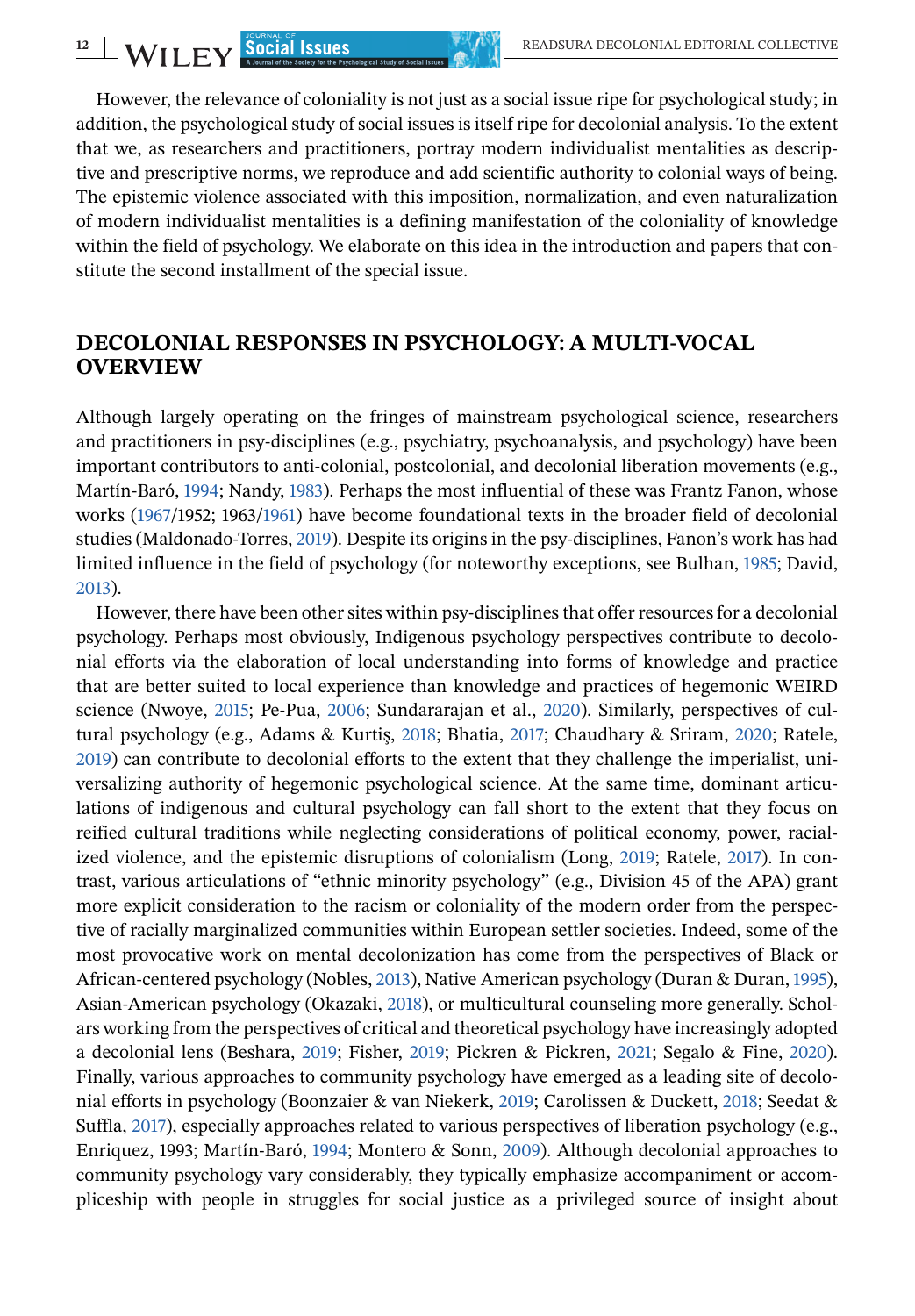alternatives to modern/colonial ways of being (Kessi & Suffla, 2022; Martín-Baró, [1986;](#page-16-0) Segalo, Manoff, & Fine, [2015\)](#page-17-0).

## **Decolonial struggles in postcolonial communities: The South African example**

A primary site of decolonial developments within the field of psychology has been South African settings, where the discipline continues to wrestle with its complicated legacy. On the one hand, South Africa was an outpost of European settler colonialism, where gated enclaves of Eurocentric modernity provided conditions for psy-disciplines to thrive. Like other social science disciplines in the South African context, psychology was a prominent site of racist/colonial science, and psychologists were among the chief architects of the apartheid system (e.g., see Duncan et al., [2001;](#page-15-0) Nicholas, [1990;](#page-17-0) Nicholas & Cooper, [1990;](#page-17-0) Seedat, [1997\)](#page-17-0). On the other hand, academic settings provided context for resistance, and psychologists (alongside other intellectual leaders) have played a role in anti-Apartheid epistemic and political struggles (Anonymous, [1986;](#page-14-0) Cooper & Nicholas, [2012;](#page-15-0) Foster, [1986\)](#page-15-0) as well as the recent resurgence of movements to decolonize academic settings (Barnes & Siswana, [2018;](#page-14-0) Sonn et al., [2013\)](#page-18-0). This historical legacy and active struggle have made attention to issues of epistemic violence and decolonization a priority for psychologists in South African settings in ways that psychologists in WEIRD settings have managed to evade and ignore.

Several decolonial developments emerged out of this history. The present decolonial turn in South African psychology is part of a larger social movement that directs deliberate attention to the remaking and politicization of space (see Massey, [2009\)](#page-16-0). Central to these movements is the recognition of the mutual constitution of place and psyche. Constructions of place that glorify colonial conquest and dehumanize colonized people—such as the monument to Cecil Rhodes and the specimen-like sculpture of a naked Sarah Baartman on display at the University of Cape Town (Kessi, [2019b\)](#page-16-0)—simultaneously give material expression to and serve as affordances for various forms of colonial mentality and the coloniality of knowledge. From this perspective, decolonization of place and decolonization of mind must go hand-in-hand (see Lukate, [2022\)](#page-16-0).

Intrinsic to the spatialization of decoloniality is consciousness of the ways that hegemonic psychology makes and consumes space to universalize via imperialist imposition in a way that omits or marginalizes endogenous knowledge and limits the elaboration of alternative visions for the field. Psychologists who are aware of the persistence of coloniality within (and beyond) psychology necessarily understand their discipline as inescapably political, not through a narrow lens that confines politics to government affairs, but instead as social arrangements concerning the exercise of power and the contestation of such arrangements. Consequently, one can understand the spaces in which we work and live as in terms of power: these spaces either enable or disable us (see Gilmore, [2002;](#page-15-0) Kitchin, [1998;](#page-16-0) Lukate, [2022\)](#page-16-0).

Beyond conscientization about the coloniality of psychology, a simultaneous objective for a decolonial psychology is the recuperation and production of spaces and standpoints to enlarge, deepen, and demonstrate liberatory projects. Building on a collective history of struggle against colonial, white-centric, Euroamerican, and apartheid psychologies, teams of psychologists working in South African settings have collaborated to create spaces that enable and empower decolonial activity. One example is the Transdisciplinary African Psychologies Programme at the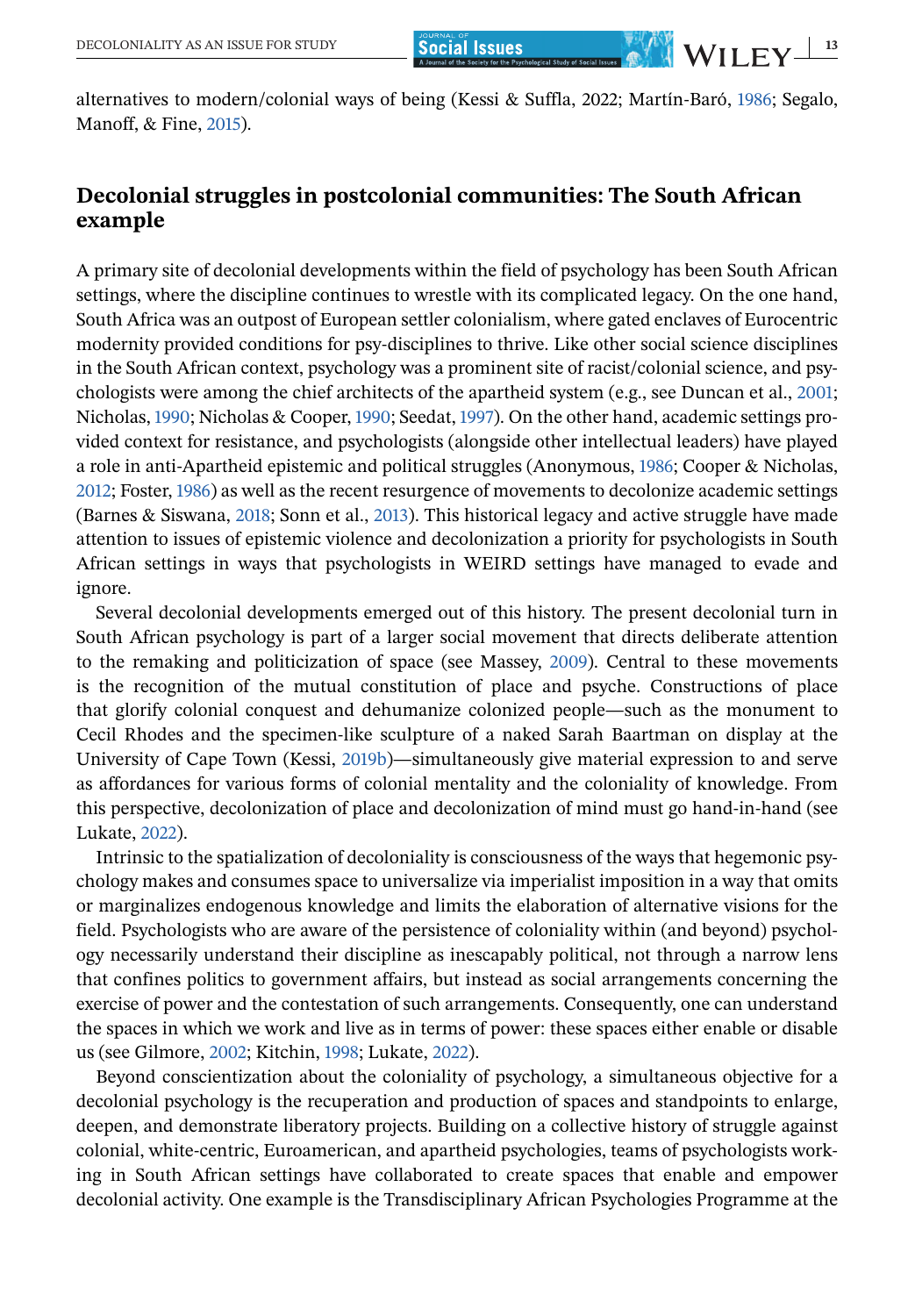University of South Africa, launched by Kopano Ratele and currently led by Shahnaaz Suffla.<sup>3</sup> Another example is the Hub for Decolonial Feminist Psychologies in Africa at the University of Cape Town, led by Floretta Boonzaier and Shose Kessi.<sup>4</sup> While multiple in identity and organization, the creators have purposely constructed and represented these decolonial collectives as epistemic, social, and material cartographies of resistance and remaking. These are spaces for radical experimentation where professors and students relearn how to teach and learn from each other, to undertake research, to write and to engage each other beyond universities and consulting rooms. A distinctive hallmark of the collectives is the use by staff and students of emergent decolonial tools to make space for engagement with the public and communities outside of universities on decoloniality, violence, mental health, and other topics.

Although firmly grounded in place-based sensibilities, decolonial spaces and collectives at the forefront of counter-hegemonic struggles in South African psychology mobilize from varying geographic and epistemic scales of community, local and transnational solidarities and activism, and nodes of transdisciplinarity. The goal is to highlight generative and disruptive relationality to stimulate radical affects and imaginations. Teaching psychology while resisting its oppressive tendencies is a central concern for these and other decolonial collectives, and we find liberatory methodologies, ethics, and epistemologies to be indispensable tools for formulating, conducting. and interpreting psychological research.

To summarize, common and over-arching objectives within such constellations of decolonial thought and praxis are twofold. The task is not simply to undo colonial relations within psychology but also to rebuild new relations, knowledge, and practices via an embodied consciousness to disrupt psychology's "global designs" (see Mignolo, [2000\)](#page-16-0). Psychologists working in these spaces aim to reconstruct a psychology from the global South that offers insights about mind for application in the world more generally (Ratele, [2019\)](#page-17-0).

#### **Decolonial considerations in the hegemonic center**

The relevance of decolonial approaches for communities of (formerly) colonized peoples is fairly obvious. Effective work in these settings requires that researchers and practitioners recognize and treat manifestations of colonial violence and use local knowledge to co-construct adaptive responses to modern/colonial conditions. The relevance of decolonial approaches may seem less obvious for researchers and practitioners in hegemonic psychological science and the WEIRD societies that disproportionately inform its conceptual and empirical basis. However, decolonial writers have emphasized the necessity of illuminating forms of colonial mentality not only among communities of formerly colonized and other racially marginalized peoples, but also among white and WEIRD-positioned beneficiaries of the Eurocentric modern global order. These forms of colonial mentality include relatively straightforward manifestations of racial domination, such as the endorsement of policies and ideological positions that uphold the racial contract (Mills, [1997\)](#page-16-0) on a planetary scale at the expense of broader solidarities, local ecology, and even long-term self-interest.

<sup>3</sup> https://www.unisa.ac.za/sites/corporate/default/Colleges/Human-Sciences/Schools,-departments,-centres,-institutes- &-units/Institutes/Institute-for-Social-and-Health-Studies-(ISHS)/Liberatory-Epistemologies-and-Praxes-(LEAP) https://www.unisa.ac.za

<sup>4</sup> http://www.psychology.uct.ac.za/news/hub-decolonial-feminist-psychology-africa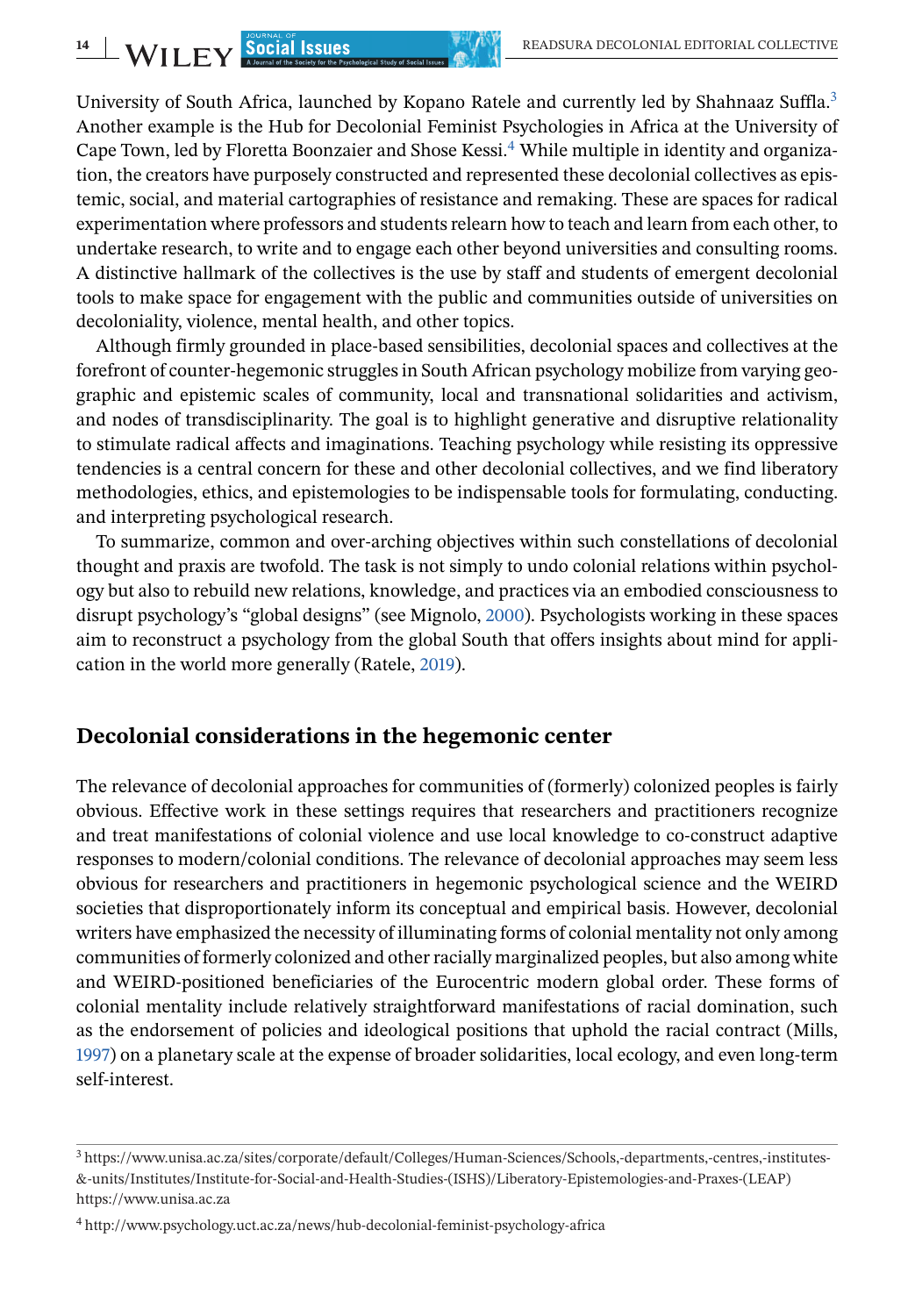In addition, however, these forms of colonial mentality include less straightforward manifestations of racial domination. Chief among these are the modern/colonial individualist lifeways that masquerade as just-natural tendencies in hegemonic psychological science and the WEIRD settings that disproportionately inform scientific imagination. Decolonial perspectives help to illuminate the coloniality in these modern individualist ways of being. Rather than the politically innocent consequence of purely philosophical innovation, modern/colonial individualist lifeways are inextricably implicated in racial violence. Although the violence associated with modern/colonial lifeways falls disproportionately on people in formerly colonized communities, the costs of this violence extend even to apparent beneficiaries who suffer worse outcomes than they might otherwise enjoy given ways of being better adapted to human realities of embeddedness, relationality, and constraint (Adams et al., [2019;](#page-14-0) Metzl, [2019;](#page-16-0) Wilkinson & Pickett, [2009\)](#page-18-0). These costs can be difficult to understand when considered within conventional perspectives of hegemonic psychology. Decolonial perspectives provide a theoretical framework for illuminating and responding to these costs.

Particularly useful for this purpose are strategies of "knowledge Otherwise" (Escobar, [2007;](#page-15-0) cf. Decolonial Issue Editorial Collective, [2021\)](#page-15-0) associated with *Epistemology from the South* (de Sousa Santos, [2016;](#page-15-0) cf. Connell, [2007\)](#page-15-0). Whereas conventional approaches to knowledge tend to portray postcolonial settings of the Global South as relatively peripheral to the project of basic knowledge production, the idea of knowledge Otherwise, takes these settings as a privileged standpoint for the generation of basic theory. From this perspective, the relevance of decolonial efforts is not (only) to provide knowledge *about* Southern settings but (also) to provide an epistemic foundation for knowledge about reality in general *from* Southern settings. In a similar fashion, the primary relevance of decolonial perspectives for the psychological study of social issues is not (only) to diversify the knowledge base or to direct attention to particular topics of interest to people in Southern settings. The more important relevance of decolonial perspectives is as an epistemic standpoint from which scientists and practitioners in general can apprehend, re-think, and eventually counteract the coloniality inherent in the modern individualist lifeways that constitute the Eurocentric modern order.

#### **OVERVIEW OF CONTRIBUTIONS TO THE FIRST INSTALLMENT**

Articles in this first installment of the special issue articulate decolonial perspectives in psychology and apply them to a broad range of social issues. In contrast to the disciplinary decadence or "fetishization of method" (Gordon, [2014,](#page-15-0) p.81) that often characterizes mainstream psychology (see, e.g., Wilson, [2005\)](#page-18-0), the contributions are methodologically pluralist. They include quasiexperimental comparison and quantitative analyses of survey data (Dutt et al., [2022;](#page-15-0) Osei-Tutu et al., [2022;](#page-17-0) Rivera Pichardo et al., [2022\)](#page-17-0), as well as thematic analyses of video transcripts (Burrage et al., [2022\)](#page-14-0), Foucauldian discourse analysis (Albhaisi, [2022\)](#page-14-0), ethnographic-styled participant observation (Lukate, [2022;](#page-16-0) Normann, [2022\)](#page-17-0), and other techniques of qualitative research (e.g., Ficklin et al., [2022\)](#page-15-0). As Atallah and Dutta (2021) note in their contribution to the second installment of the special issue, "Far too often, disciplinary criteria and standards of academic excellence work to silence critical questionings by colonized people" (p. 3). Accordingly, "we do not enumerate questions to be asked, nor do we prescribe guidelines/standards for a comprehensive decolonial approach to the psychological study of social issues. We argue against a checklist or criterion approach to decolonial work" (Atallah & Dutta, 2021, p. 3). Rather than a restrictive and inflexible notion of scientific rigor that approaches *rigor mortis* (Abo Zena et al., in press;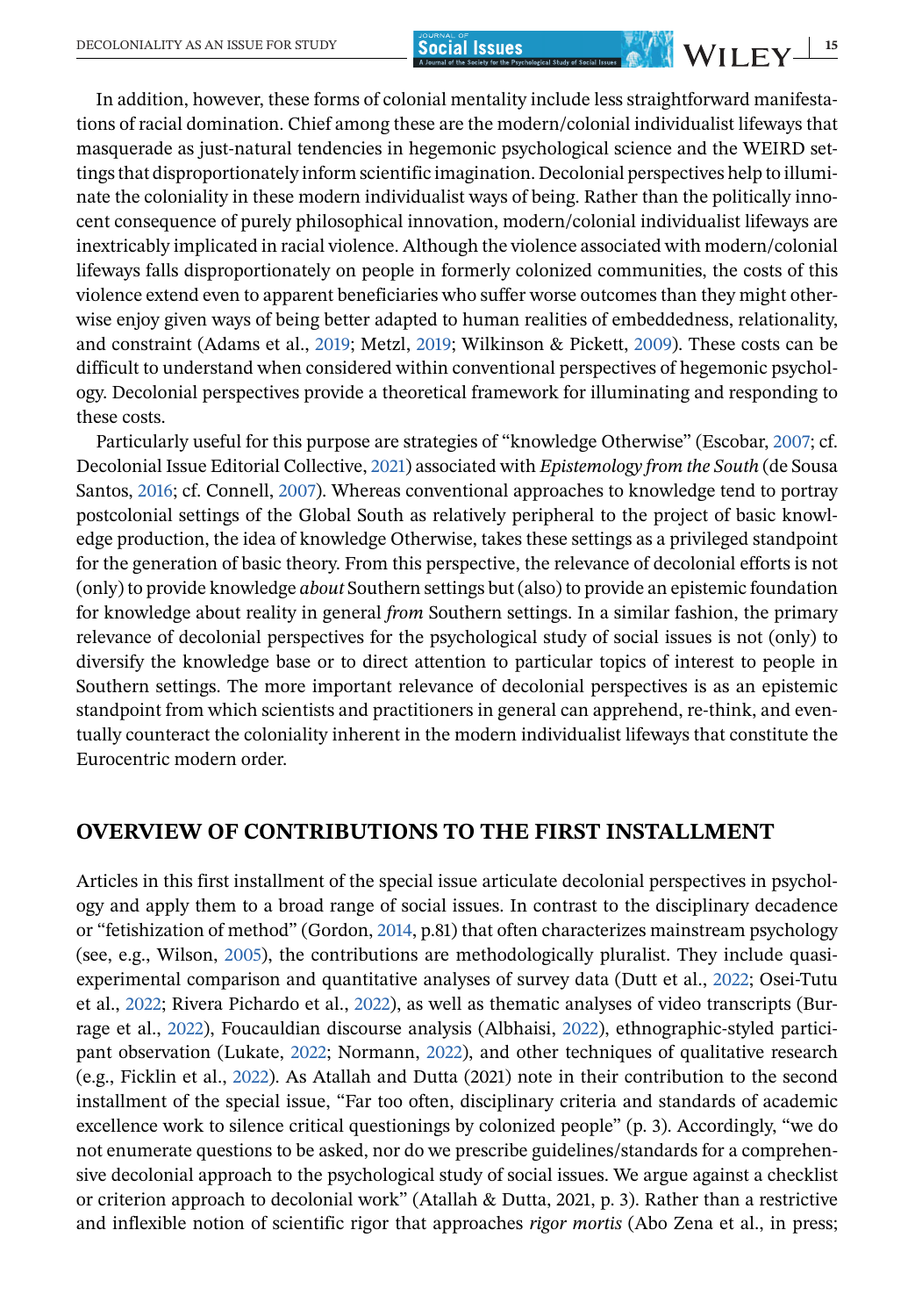Adams & Salter, [2019\)](#page-14-0), the more important qualities of decolonial work are epistemic modesty (Teo, [2019\)](#page-18-0), reflexivity about researcher positionality (along with its constraints and affordances), and a broader "decolonial attitude" (Maldonado-Torres, [2017\)](#page-16-0) of empathy and common humanity.

## **The psychology of colonial violence**

The first articles in the special issue consider the psychology of colonial violence among communities that were the targets of European imperialism. A longstanding focus of work concerns concepts and methods for addressing the "soul wound" (Duran & Duran, [1995\)](#page-15-0) associated with genocide, epistemicide, and the violent assault on Indigenous lifeways that accompanied colonial conquest. This focus is the topic of the article by Burrage and colleagues [\(2022\)](#page-14-0), who report a conceptual and empirical analysis of *historical trauma*: "the cumulative and collective effects, both across generations and throughout the individual life course, of deaths due to disease and conflict, forced removal of communities from their tribal homelands, systematic physical and sexual abuse of children in boarding schools, forced or coerced cultural assimilation, and contamination of lands and sacred sites" (p. 28). An important contribution of this work is to counteract the psychologization of (colonial) violence that typically accompanies standard or hegemonic perspectives on trauma, post-traumatic stress disorder, and mental health in general. In contrast to the tendency in hegemonic psy-disciplines to understand and treat traumatic experiences as individual psychopathology, the authors propose a more sociogenic (Fanon, [1967/1952\)](#page-15-0) or ecological understanding of distress that focuses on disruption of lifeways that scaffold and sustain everyday well-being. Consistent with this ecological understanding, Burrage and colleagues observe that testimonies of survivors from an "Indian Residential School" in Northern Saskatchewan, Canada, mentioned traumatic experience of loss and processes of healing not only at a personal level but also at family and community levels.

The decolonial contribution of this work is manifold; here, we emphasize two features. First, the work is decolonial to the extent that it draws upon local understanding as a tool for resistance against imperialist imposition of hegemonic forms. In contrast to the psychologization of mental health and egocentric self-orientations that inform hegemonic psychological science, the ecological conception of psychological trauma—with its emphasis on sociocentric, ecocentric, and cosmocentric self-orientations (Kirmayer, [2007\)](#page-16-0)—is a better fit with the relational and placebased ways of knowing and being that are prominent in many Indigenous communities (Bang et al., [2018;](#page-14-0) Tuck & McKenzie, [2014\)](#page-18-0). Accordingly, it may provide a better basis for effective healing interventions. Second, the work is decolonial to the extent that it locates the source of injury beyond individual psychopathology to focus instead on damage that colonial violence wreaked on the cultural realities of colonized societies. The important implication is that efforts at healing must extend beyond conventional psychotherapy to include programs that "reveal the dynamics of settler colonialism, privilege Indigenous worldviews and ways of knowing, support the restoration of cultural and traditional practices and, importantly, highlight the significance of a return of land to Indigenous peoples" (Burrage et al., [2022,](#page-14-0) p. 48; see also Tuck & Yang, [2012\)](#page-18-0).

The case of Indigenous Peoples in North America makes especially clear how colonial violence is not a distant historical memory but continues in the present not only via epistemicide (i.e., elimination of languages, corresponding worldviews, and lifeways) but also via such ongoing material manifestations as occupation of land, extraction of resources, destruction of human ecosystems, and outright murder. For psychologists working in many Indigenous communities, the urgent task beyond treatment of historical trauma is to organize effective responses to this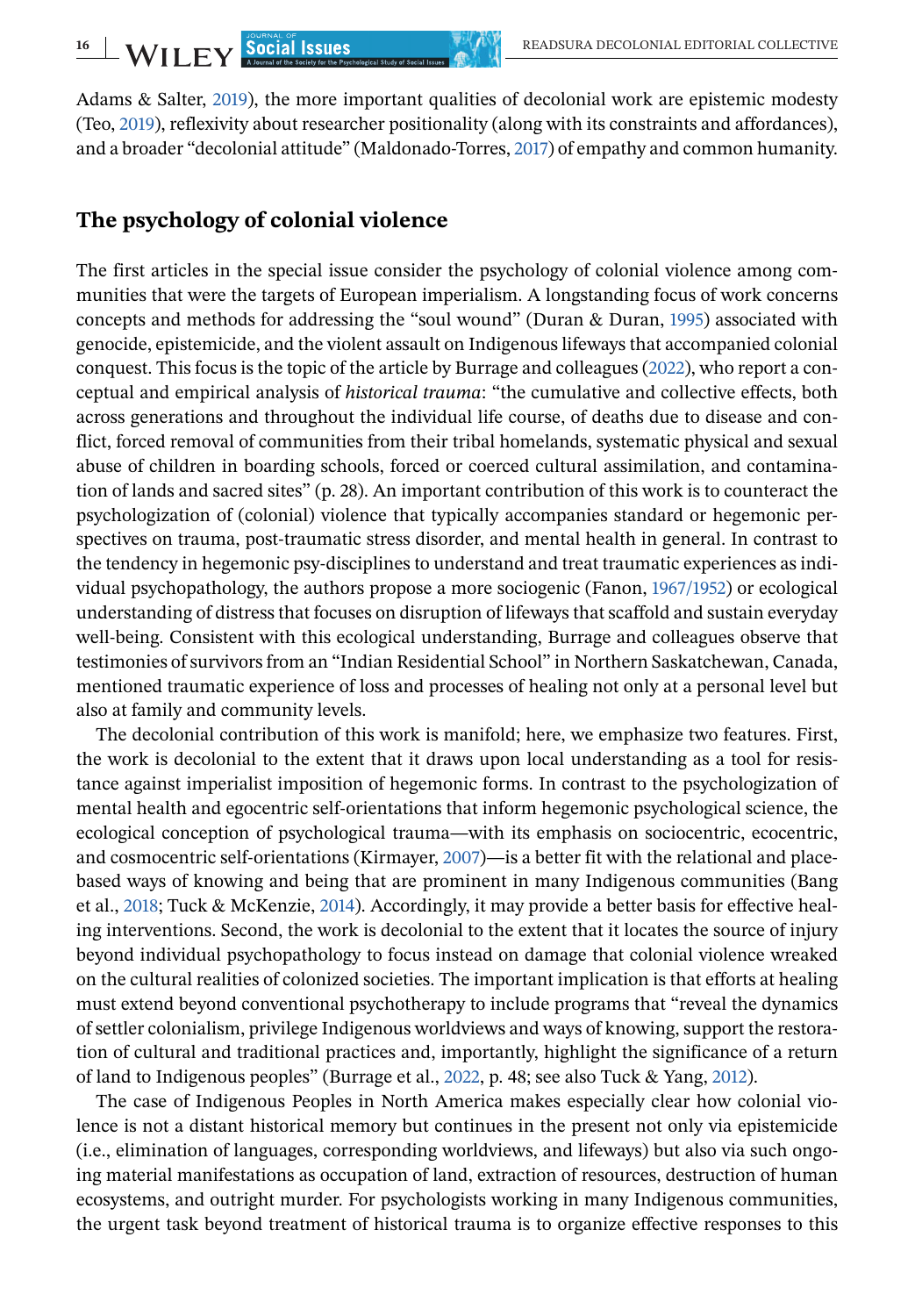deadly violence. Such is the case with Ficklin and colleagues [\(2022\)](#page-15-0), whose contribution to this section discusses the issue of Missing and Murdered Indigenous Women and Girls (MMIWG). Although cases of MMIWG continue to ravage Indigenous communities, the problem receives little attention in mainstream media. Ficklin and colleagues offer their article as a way to synthesize information about cases into a centralized reference to better address the problem. As the authors note, "this article is decolonial in its very being. We are bringing Indigenous knowledge and activism to the attention of the Western world by infiltrating the colonized structures that currently dictate what information is 'valid'" (p. 54).

In contrast to the explicit forms of colonial violence associated with Indian Residential Schools or MMIWG, a more insidious psychological manifestation of colonial violence is the internalized inferiority associated with colonial mentality. This topic is the focus of a contribution from Eduardo Rivera Pichardo and colleagues, who report an empirical investigation of internalized inferiority and its implications for political engagement in Puerto Rico, an unincorporated territory of the United States. The authors operationalized internalized inferiority as negative stereotypes about Puerto Ricans and positive stereotypes about U.S. Americans. Among other results, they observed opposite relationships of internalized inferiority (partially mediated by colonial system justification) with two outcomes that one might otherwise understand as similarly anticolonial. Specifically, internalized inferiority was negatively related to support for Puerto Rican independence but positively related to support for U.S. statehood.

In our reading, these results hint at a distinction between different constructions of liberation. One might consider the option of US statehood to be anticolonial to the extent that it trades the subordinate colonial status of unincorporated territory for inclusion as an equal partner in the modern individualist project of the United States. However, the association of this option with internalized inferiority gives us pause, suggesting a construction of freedom as neoliberal abstraction (Adams et al., [2019\)](#page-14-0) and inclusion on modern/colonial terms that devalue local lifeways. In contrast, support for independence represents a decolonial option to the extent that it proposes to de-link from the modern/colonial order to enable a future informed by respect for local lifeways. Extrapolating beyond this particular case, the work raises questions about uncritical participation in the project of modern individualist development. If coloniality is inherent in Eurocentric global modernity, then one might understand such enthusiastic participation as a form of colonial mentality. We return to this point in a subsequent section.

## **The coloniality of space**

The second section of the special issue consists of a pair of articles that direct attention to issues of space, identity, and belonging. In many Indigenous societies and Majority World communities, place—including land, water, mountains, plants, and other ecological features—is constitutive of self and identity (Tuck & McKenzie, [2014\)](#page-18-0). People experience themselves in relation to particular places that sustain memory of departed ancestors and afford a sense of continuity with future generations of yet-unborn relatives. In contrast to this relational ontology, the modern/colonial project of European imperialism required and reproduced a modern individualist sense of abstraction from context: a zero-point ontology or experience of being in terms of isolated individuals ontologically prior to any social formation, which in turn afforded a zero-point epistemology or sense of positionless observation via a view from nowhere (Castro-Gómez, [2021;](#page-14-0) Nagel, [1986\)](#page-16-0). As decolonial scholar Linda Tuhiwai Smith [\(1999\)](#page-18-0) noted in her classic work on *Decolonizing Methodologies*, this sense of freedom from positional constraint—an experience of not belonging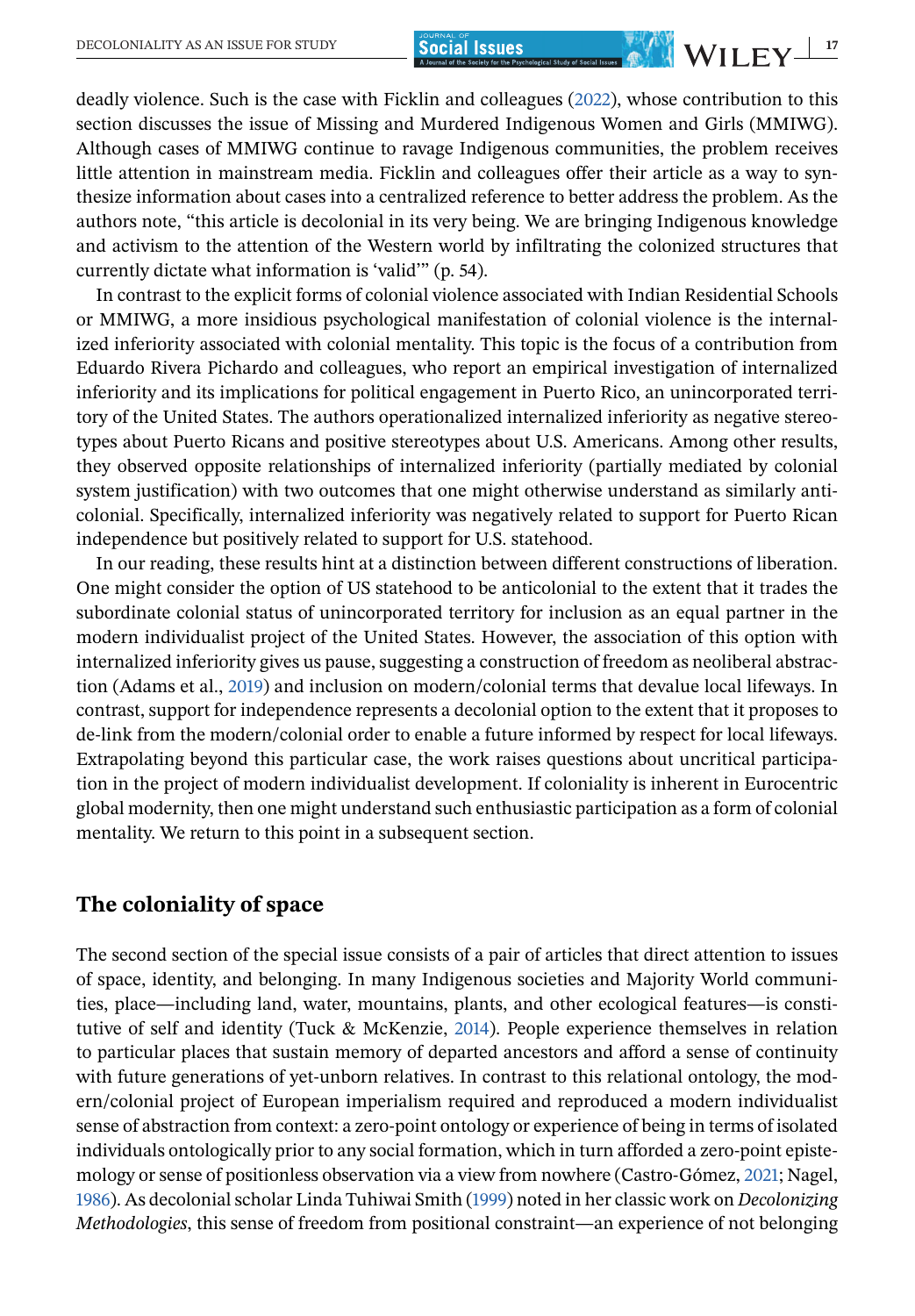anywhere in particular—ironically affords a sense of access to everywhere in general: "an 'attitude' and a 'spirit' which assumes ownership of the entire world" (p. 56). European settlers and colonial officers viewed Indigenous lands as empty space (i.e., *terra nullius*) to which they gave their own names and imposed their own conceptions of land as a separable commodity available for colonial occupation and market exchange. Their extractive industry transformed local ecology, with planetary consequences so profound that they brought into being a new geological age, the Anthropocene. In the context of this coloniality of space, "decolonial projects ... are inherently spatial projects" (Lukate, [2022,](#page-16-0) p. 108).

In the first article in this section, Lukate [\(2022\)](#page-16-0) describes her ethnographic research on the Black hair salon as a decolonial space in which Black women construct, negotiate, and challenge their identities as racialized Others in the English colonial metropole. As Lukate [\(2022,](#page-16-0) p. 121) notes, "Black women's racial identity formation takes place within and against confrontations with dominant standards of beauty" that valorize white features and judge features of Black women as exotic or grotesque deviations. She emphasizes that this "marginalization of Black identities and beauty ... occurs *in place* through encounters and socio-spatial interactions" (emphasis in original) that construct their natural appearance as undesirable. Confronted with marginalization, women co-construct decolonial spaces—like the Black hair salon—that provide collective symbolic resources for positive social identity and epistemic resistance again the everyday assault on their psychological well-being.

In the other article in this section, Dutt and colleagues [\(2022\)](#page-15-0) report the results of a participatory action research project with refugees living in and around Cincinnati, Ohio, USA. The decolonial orientation of their work is evident in both the process and product of the research. Regarding the process, the authors worked with a participatory research team that included refugees from Bhutan, Burundi, the DR Congo, Guatemala, Iraq, Somalia, and Syria. Regarding product, the results of the investigation illuminate how the reception of refugees varies in ways that reflect and reproduce the racist colonial history of the United States. First, the experience of refugees varies as a function of national origin; refugees from African settings reported less positive experience than refugees from non-African settings. Second, the experience of refugees varies as a function of current residence; regardless of national origin, participant satisfaction was lower among those who resided in neighborhoods with a higher proportion of Black residents. The authors interpret this second pattern in terms of the coloniality or racialization of space—societal devaluation and disinvestment from Black worlds (cf. Bonam et al., [2017\)](#page-14-0).

Here, we find it useful to recall the history of African-descended people in the Cincinnati area. Across the Ohio River from Cincinnati lies Kentucky, one of several U.S. states that permitted enslavement of people of African descent. Given this location, Cincinnati was an important destination for people who escaped enslavement and other refugees from the racial terror of the U.S. South before and after the U.S. Civil War (Woodson, [1916\)](#page-18-0). Even so, white communities in Cincinnati were inclined to campaigns of deadly violence when they felt that Black population growth threatened white supremacy. Recalling this history makes visible the continuities in the experience of African-descended people across decades, seeking refuge from colonial violence only to face racial marginalization in defense of white supremacy.

#### **The coloniality of modern progress**

An important contribution of decolonial perspectives is to illuminate colonial violence in modern individualist ways of being that might otherwise appear unproblematic. From this perspective,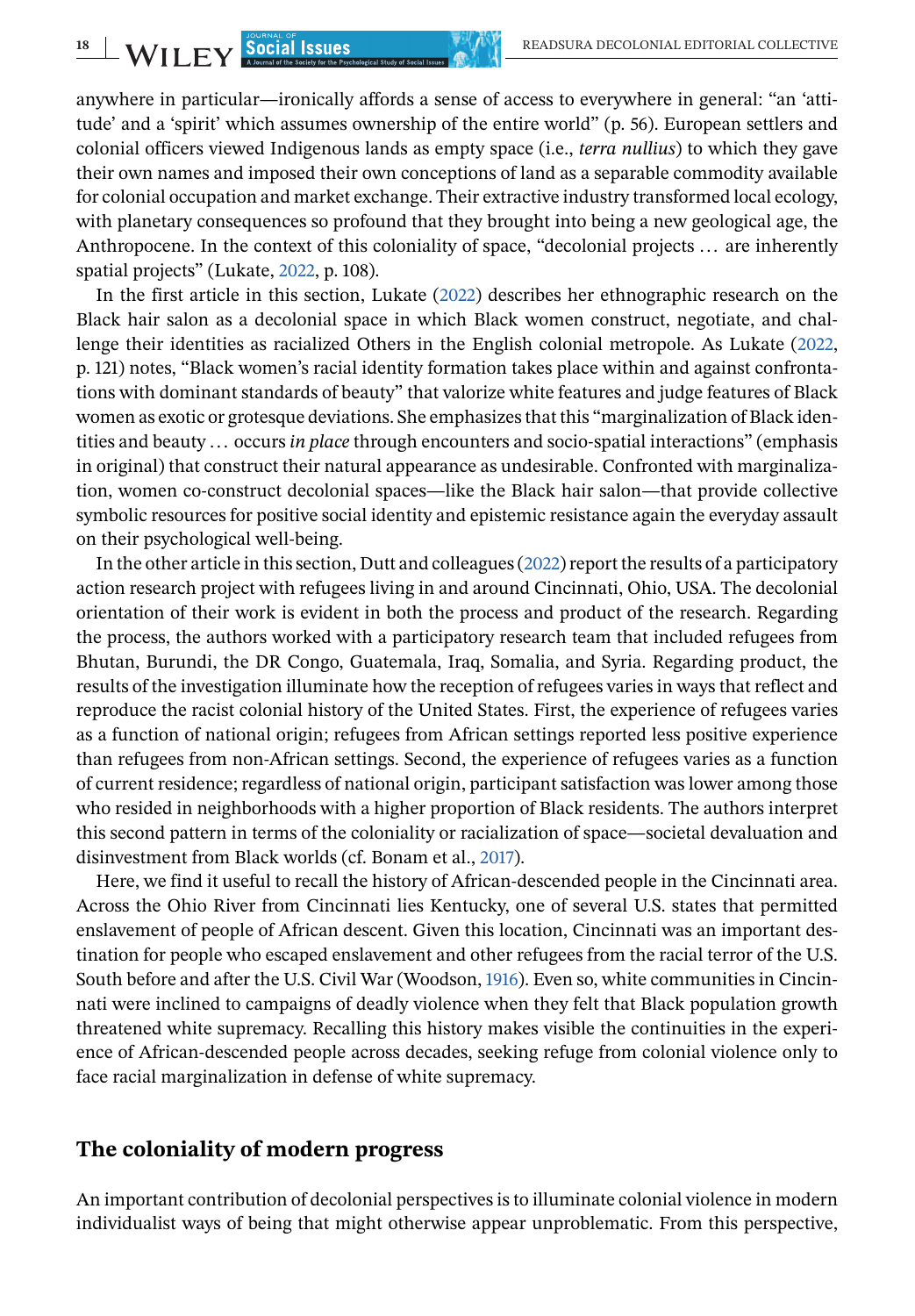coloniality not only is evident in social issues with explicit connections to racism and colonialism but also infuses relatively progressive movements to the extent that they have their foundation in modern/colonial ways of knowing and being. This idea informs the remaining contributions to this first installment of the special issue.

In one article, Normann [\(2022\)](#page-17-0) draws upon interview research with Indigenous communities in Northern Norway and the Brazilian Amazon to illuminate the concept of "green colonialism" that is, ways in which global environmentalist movements impose solutions to the ecological or Anthropocene crisis that suppress Indigenous knowledge and reproduce relations of domination. Whereas articles in the preceding section consider issues of coloniality related to space, Normann considers issues of coloniality related to time (cf. Schmitt et al., [2021\)](#page-17-0). The urgency of the climate crisis demands fast action. However, as Normann documents, such fast, urgent, forceful action often comes with disruptive side effects, especially for marginalized communities. Moreover, one can trace a link between this emphasis on urgency/speed and the high-energy, unsustainable, modern/colonial individualist lifeways that predominate in Global Northern societies. As Normann [\(2022,](#page-17-0) p. 177) aptly notes, an APA task force on climate change "suggested already in 2009 how Western culture treats time as a resource, maximized at the expense of natural resources, as energy is required to execute more tasks in less time (Swim et al., [2009\)](#page-18-0)." Simply put, then, fast/urgent action may be ill-suited to address the long-term coloniality associated with the Anthropocene crisis to the extent that such action is part of the problem that it seeks to confront. Instead, the solution to the Anthropocene crisis may require a more sustainable, long-term, civilizational transformation toward the slower, ecologically embedded lifeways associated with many marginalized communities of the Global South.

In another article, Albhaisi [\(2022\)](#page-14-0) applies Foucauldian Discourse Analysis to a United Nations Human Rights Education (HRE) curriculum for Palestinian refugee learners in Gaza. Her analysis reveals modern/colonial individualist elements in several features of HRE. Foremost among these is a tendency for hegemonic articulations of HRE to abstract learners from context, so that students consider issues of human rights in terms of abstract principles or distant cases rather than the proximal realities of human rights abuse that constitute their everyday existence. Relatedly, hegemonic articulations of HRE promote a modern individualist construction of civic identity as a citizen of the world with allegiances to a global community, at the expense of solidarities with and obligations toward more local forms of community. Finally, hegemonic constructions of HRE articulate a decontextualized form of *tolerance* that "reduc[es] human suffering into feelings/differences, and shift[s] the focus from the issue of justice to ... attitudes of respect and sensitivity" (Albhaisi, [2022,](#page-14-0) p. 156). By promoting a modern/colonial model of HRE that focuses on individual rights abstracted from political and historical contexts, the curriculum contributes to the "normalization of the status quo and the continuation of the Israeli settler-colonial project" (Albhaisi, [2022,](#page-14-0) p. 159).

In the final article of this installment of the special issue, Osei-Tutu and colleagues [\(2022\)](#page-17-0) extend a decolonial analysis to a topic—the construction and experience of love as a function of different forms of religious participation—that might seem antithetical to discussions of racism and colonial violence. They report the results of a mixed-methods research project in which they compared tendencies of love and care among Ghanaian participants who reported engagement with either Pentecostal Charismatic Churches (PCCs) or Traditional Western Mission Churches (TWMCs). In many African settings, PCCs have emerged as a primary carrier of ultra-modern or neoliberal individualist lifeways, preaching "positive psychology" messages of individual empowerment and personal growth at the expense of family connections and broader obligations (Freeman, [2012;](#page-15-0) Meyer, [1998\)](#page-16-0). Osei-Tutu and collaborators provide evidence that these messages resonate at the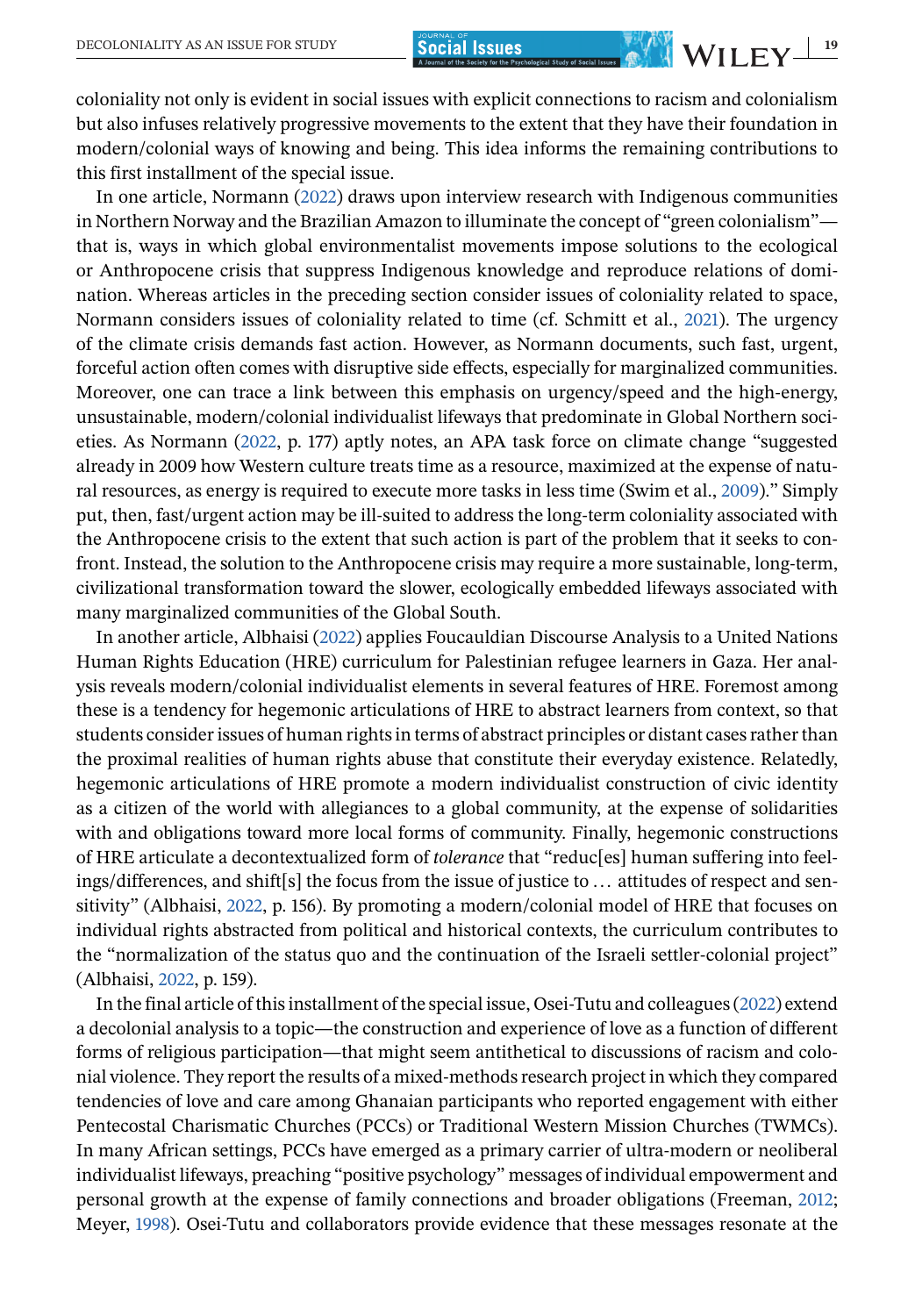<span id="page-13-0"></span>level of personal experience; engagement with PCCs was associated in responses of Ghanaian participants with tendencies to invest narrowly in relationships that serve motivations of selfexpression and self-expansion at the expense of broader, more material obligations.

## **LOOKING AHEAD: DECOLONIAL PERSPECTIVES ON PSYCHOLOGICAL STUDY**

A focus on the epistemic violence associated with modern/colonial individualist lifeways turns the analytic lens back on hegemonic articulations of psychological science. Generally, psychologists do not merely observe the impact of modern/colonial individualist lifeways; instead, knowledge and practices of psychological science bolster and legitimize the authority of modern individualist lifeways and their colonization of everyday life. Indeed, one might even say that psychologists typically serve as "super-spreaders" of modern/colonial lifestyles.<sup>5</sup> As in the case of Ghanaian PCCs that deploy tools of positive psychology as spiritual exercises, psychological science and practice are a primary site of proselytization into the ultra-individualist version of modern/colonial lifeways associated with neoliberalism (Adams et al., [2019;](#page-14-0) Bhatia & Priya, [2018, 2021\)](#page-14-0).

Critically oriented scholars have long noted the methodological and ontological individualism of the psy-disciplines (Denzin & Lincoln, [2008;](#page-15-0) Stryker, [1997\)](#page-18-0) and the negative implications that such individualism has for conceptions of well-being and treatment (Burrage et al., [2022\)](#page-14-0). The papers in this section extend this tradition. When NGOs create human rights curricula for Palestinian refugee learners (Albhaisi, [2022\)](#page-14-0), they draw on the modern/colonial individualist tools of psychological science that whitewash and sanitize structural racism by representing it as equipotential, individual prejudice (see also Dixon et al., [2010;](#page-15-0) Hammack, [2011;](#page-15-0) Malherbe et al., [2021\)](#page-16-0). When people across the world turn to psychologists, pastors, or other counselors for relationship advice, the wisdom they receive rests on modern/colonial individualist constructions of love and well-being that prioritize mutual exploration, self-expansion (Aron et al., [2013\)](#page-14-0), and pursuit of high-arousal positive affect (Tsai, [2007\)](#page-18-0) over more enduring, broader solidarities that afford peace of mind and assurance of support (Osei-Tutu et al., [2022\)](#page-17-0). Simply put, these papers suggest that the psychological study of decolonial issues must include a decolonial analysis of psychological science and practice. Articles in the second installment of the special issue take up this effort.

#### **REFERENCES**

- AboZena, M., Mattis, J. & Jones, K. (in press) Dismantling the master's house: decolonizing "rigor" in psychological scholarship. *Journal of Social Issues*, 78(2).
- Adams, G., Dobles, I., Gómez, L., Kurtiş, T. & Molina, L.E. (2015) Decolonizing psychological science: introduction to the special thematic session. *Journal of Social and Political Psychology: Special Thematic Section on Decolonizing Psychological Science*, 3(1*)*, 213–238. <https://doi.org/10.5964/jspp.v3i1.564>
- Adams, G., Estrada-Villalta, S. & Gómez Ordóñez, L.H. (2018) The modernity/coloniality of being: hegemonic psychology as intercultural relations. *International Journal of Intercultural Relations*, 62, 13–22. [https://doi.org/10.](https://doi.org/10.1016/j.ijintrel.2017.06.006) [1016/j.ijintrel.2017.06.006](https://doi.org/10.1016/j.ijintrel.2017.06.006)

<sup>&</sup>lt;sup>5</sup> We use "super-spreaders" somewhat ironically to turn language of science back on itself. In his decolonial analysis of the concept, Richardson [\(2019\)](#page-17-0) notes how the language of "super-spreaders" typically individualizes political economic processes, blames victims of historical and structural violence, and more generally affords ignorance (Mills, [2007\)](#page-16-0) about the coloniality of public health enterprises. In contrast, one can apply the concept of super-spreaders to agents of modern/colonial individualist development who propagate unsustainable lifestyles that contribute to misery and inequality in ways that undermine public health.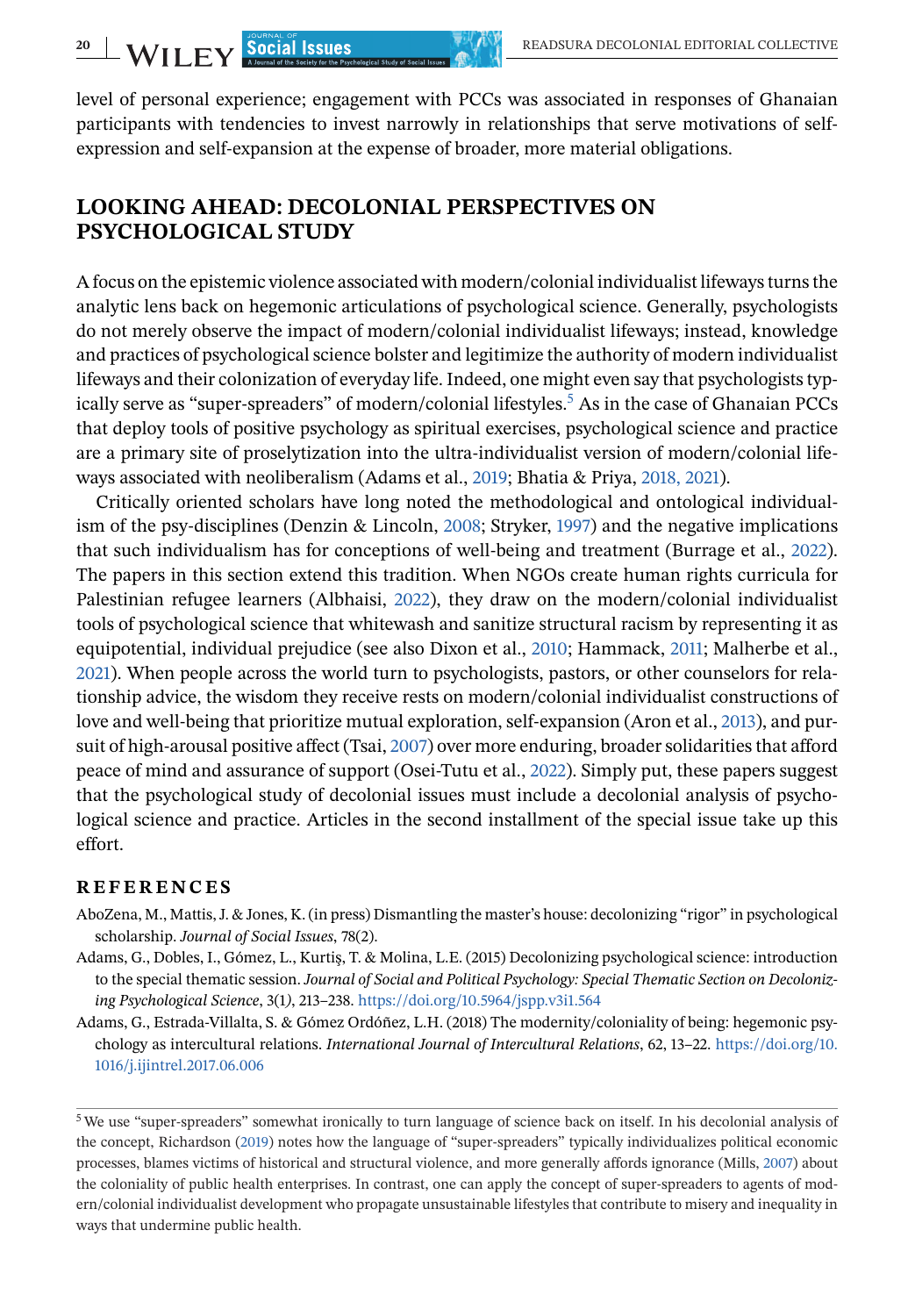- <span id="page-14-0"></span>Adams, G., Estrada-Villalta, S., Sullivan, D. & Markus, H.R. (2019) The psychology of neoliberalism and the neoliberalism of psychology. *Journal of Social Issues*, 75(1), 189–216. <https://doi.org/10.1111/josi.12305>
- Adams, G. & Kurtiş T. (2018) Context in person, person in context: a cultural psychology approach to socialpersonality psychology. In K. Deaux & M. Snyder (Eds.) *Oxford handbook of personality and social psychology* (2nd Ed.). New York: Oxford University Press.
- Adams, G. & Salter, P.S. (2019) They (color) blinded me with science: countering coloniality of knowledge in hegemonic psychology. In K. Crenshaw, L. Harris, D.M. HoSang, & G. Lipsitz (Eds.). *Seeing race again: countering colorblindness across the disciplines* (pp. 271–292). Berkeley, CA: University of California Press.
- Albhaisi, N. (2022) Towards a decolonial curriculum of human rights education in Palestine.*Journal of Social Issues*, 78(1), 146–162.
- Anonymous. (1986) Some thoughts on a more relevant or indigenous counselling psychology in South Africa: discovering the socio-political context of the oppressed. *Psychology in Society*, 5, 81–89.
- Arnett, J.J. (2008) The neglected 95%: why American psychology needs to become less American. *American Psychologist*, 63(7), 602–614. <https://doi.org/10.1037/0003-066X.63.7.602>
- Aron, A., Lewandowski, G.W., Mashek, D. & Aron, E.N. (2013) The self-expansion model of motivation and cognition in close relationships. In J.A. Simpson & L. Campbell (Eds.), *The Oxford handbook of close relationships* (pp. 90–115). Oxford, UK: Oxford University Press.
- Atallah, D.G. & Dutta, U. (in press) "Creatively in Coalition" from Palestine to India: Weaving stories of refusal and community as decolonial praxis. *Journal of Social Issues*, 78(2).
- Baldwin, J. (1984) On being white... and other lies. *Essence*, 14(12), 90–92.
- Bang, M., Marin, A. & Medin, D. (2018) If indigenous peoples stand with the sciences, will scientists stand with us? *Daedalus*, 147(2), 148–159. [https://doi.org/10.1162/DAED\\_a\\_00498](https://doi.org/10.1162/DAED_a_00498)
- Barnes, B. & Siswana, A. (2018) Psychology and decolonisation: introduction to the special issue. *South African Journal of Psychology*, 48(3), 297–298. <https://doi.org/10.1177/0081246318798735>
- Beshara, R.K. (2019) *Decolonial psychoanalysis: towards critical Islamophobia studies*. Routledge.
- Bhatia, S. (2017) *Decolonizing psychology: globalization, social justice, and Indian youth identities*. Oxford University Press.
- Bhatia, S. (2019, February). *Decolonising psychological imperialism: social inequality and the search for dignity in the Global South*. Webinar presentation at the conference, Towards a Decolonial Psychology: Theories from the Global South, Cape Town, South Africa.
- Bhatia, S. & Priya, K.R. (2018) Decolonizing culture: Euro-American psychology and the shaping of neoliberal selves in India. *Theory & Psychology*, 28(5), 645–668. <https://doi.org/10.1177/0959354318791315>
- Bhatia, S. & Priya, K.R. (2021) Coloniality and psychology: from silencing to re-centering marginalized voices in postcolonial times. *Review of General Psychology*, 25(4), 422–436. <https://doi.org/10.1177/10892680211046507>
- Biko, S. (1978) *I write what I like*. London, England: Bowerdean Press.
- Bonam, CM, Taylor, VJ, Yantis, C. (2017) Racialized physical space as cultural product. *Social and Personality Psychology Compass*, 11:e12340. <https://doi.org/10.1111/spc3.12340>
- Boonzaier, F. & van Niekerk, T. (Eds.). (2019) *Decolonial feminist community psychology*. Springer International Publishing.
- Bulhan, H.A. (1985) *Frantz Fanon and the psychology of oppression*. New York, NY: Plenum Press.
- Bulhan, H.A. (2015) Stages of colonialism in Africa: from occupation of land to occupation of being. *Journal of Social and Political Psychology*, 3(1), 239–256. <https://doi.org/10.5964/jspp.v3i1.143>
- Burrage, R.L., Momper, S.L. & Gone, J.P. (2022) Beyond trauma: decolonizing understandings of loss and healing in the Indian Residential School system of Canada. *Journal of Social Issues*, 78(1), 27–52.
- Carolissen, R.L. & Duckett, P.S. (2018) Teaching toward decoloniality in community psychology and allied disciplines: editorial introduction. *American Journal of Community Psychology*, 62(3-4), 241–249. [https://doi.org/10.](https://doi.org/10.1002/ajcp.12297) [1002/ajcp.12297](https://doi.org/10.1002/ajcp.12297)
- Castro-Gómez, S. (2021) *Zero-point hubris: science, race, and enlightenment in 18thcentury Latin America*. Rowman &Littlefield.
- Césaire, A. (2001) *Discourse on colonialism*. New York, NY: NYU Press.
- Césaire, A. (2010) Culture and colonization. *Social Text*, 28(2), 127–144.
- Chaudhary, N. & Sriram, S. (2020) Psychology in the "Backyards of the World": experiences from India. *Journal of Cross-Cultural Psychology*. <https://doi.org/10.1177/0022022119896652>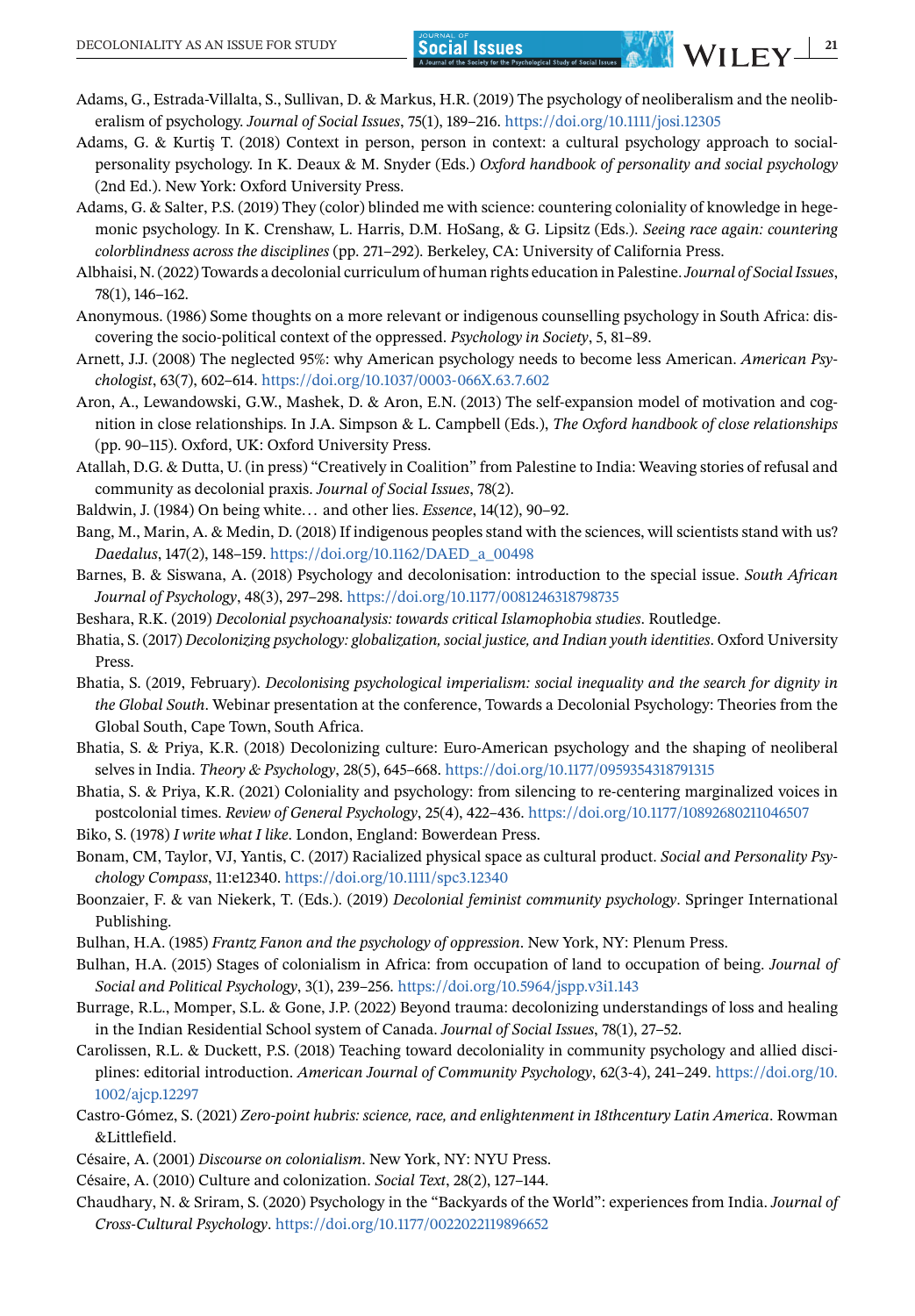Coates, T.N. (2015) Between the world and me. Text publishing.

- Cole, T. (2012, March 21). The white-savior industrial complex. The Atlantic. Retrieved from [https://www.](https://www.theatlantic.com/international/archive/2012/03/the-white-savior-industrial-complex/254843/) [theatlantic.com/international/archive/2012/03/the-white-savior-industrial-complex/254843/](https://www.theatlantic.com/international/archive/2012/03/the-white-savior-industrial-complex/254843/)
- Connell, R. (2007) *Southern theory: the global dynamics of knowledge in social science*. Polity Press.
- Cooper, S. & Ratele, K. (2019, February). Decoloniality and the black conscious psychology of Steve Bantu Biko in the lecture and therapy rooms. Dialogue presented at the Towards a Decolonial Psychology: Theories from the Global South Conference, Cape Town, South Africa.
- Cooper, S. & Nicholas, L. (2012) An overview of South African psychology. *International Journal of Psychology*, 47(2), 89–101. <https://doi.org/10.1080/00207594.2012.660160>
- David, EJ.R. (2013) *Brown skin, white minds: Filipino/American postcolonial psychology*. Information Age Publishing.
- David, E.J.R. & Okazaki, S. (2006) Colonial mentality: a review and recommendation for Filipino American psychology. *Cultural Diversity & Ethnic Minority Psychology*, 12, 1–16. <https://doi.org/10.1037/1099-9809.12.1.1>
- de Sousa Santos, B. (2016) Epistemologies of the South and the future. *From the European South: A Transdisciplinary Journal of Postcolonial Humanities*, 1, 17–29.
- Decolonial Psychology Editorial Collective. (2021) General psychology otherwise: a decolonial articulation. *Review of General Psychology*, 25(4), 339–353. <https://doi.org/10.1177/10892680211048177>
- Denzin, N.K. & Lincoln, Y.S. (2008) Introduction: the discipline and practice of qualitative research. In N.K. Denzin & Y.S. Lincoln (Eds.), *Strategies of qualitative inquiry* (p. 1–43). Sage Publications.
- Devos, T. & Banaji, M.R. (2005) American = white? *Journal of Personality and Social Psychology*, 88(3), 447. <https://doi.org/10.1037/0022-3514.88.3.447>
- Dixon, J., Tropp, L.R., Durrheim, K. & Tredoux, C.G. (2010) "Let them eat harmony": prejudice reduction and the political attitudes of historically disadvantaged groups. *Current Directions in Psychological Science*, 19, 76–80. <https://doi.org/10.1177/0963721410363366>
- Duncan, N.E., van Niekerk, A.E., de la Rey, C.E. & Seedat, M.E. (Eds.). (2001) *'Race', racism, knowledge production and psychology in South Africa*. Hauppauge, NY: Nova Science Publishers.
- Duran, E. & Duran, B. (1995) *Native American postcolonial psychology*. Albany, NY: SUNY Press.
- Dutt, A., Jacquez, F., Kirkendall, A., Wright, B., Alwan, R. (2022) Refugee experiences in Cincinnati, Ohio: a local case study in the context of global crisis. *Journal of Social Issues*, 78(1), 126–145.
- Escobar, A. (2007) Worlds and knowledges otherwise. *Cultural Studies*, 21 (2), 197–210. [https://doi.org/10.1080/](https://doi.org/10.1080/09502380601162506) [09502380601162506](https://doi.org/10.1080/09502380601162506)
- Fanon, F. (1963/1961) *The wretched of the earth*. New York, NY: Grove Press.
- Fanon, F. (1967/1952) *Black skin, white masks*. New York, NY: Grove Press
- Fernández, J.S. (2019, February). *Decolonizing participatory action research (PAR) in community psychology: tales of tension toward transformation for liberation*. Webinar presentation at the conference, *Towards a Decolonial Psychology: Theories from the Global South*. Cape Town, South Africa.
- Ficklin, E., Tehee, M., Killgore, R.M., Isaacs, D., Mack, S., Ellington, T. (2022) Fighting for our sisters: community advocacy and action for missing and murdered Indigenous women and girls*Journal of Social Issues*, 78(1), 53–78.
- Fisher, A. (2019) Ecopsychology as decolonial praxis. *Ecopsychology*, 11(3), 145–155. [http://doi.org/10.1089/eco.2019.](http://doi.org/10.1089/eco.2019.0008) [0008](http://doi.org/10.1089/eco.2019.0008)
- Foster, D. (1986) The South African crisis of 1985. *Psychology in Society*, 5, 49–65.
- Freeman, D. (2012) The Pentecostal ethic and the spirit of development. In D. Freeman (Ed.), *Pentecostalism and development: churches, NGOs and social change in Africa* (pp. 1–38). London, UK: Palgrave Macmillan.
- Fryberg, S.A. & Eason, A.E. (2017) Making the invisible visible: acts of commission and omission. *Current Directions in Psychological Science*, 26(6), 554–559. <https://doi.org/10.1177/0963721417720959>
- Gilmore, R.W. (2002) Fatal couplings of power and difference: Notes on racism and geography. *The Professional Geographer*, 54 (1), 15–24. <https://doi.org/10.1111/0033-0124.00310>
- Gone, J.P. (2019, February). *The (post) colonial predicament for American Indian mental health services: reflections on some early career lessons*. Webinar presentation at the conference, *Towards a Decolonial Psychology: theories from the Global South*. Cape Town, South Africa.
- Gordon, L.R. (2014) Disciplinary decadence and the decolonisation of knowledge. *Africa Development*, 39(1), 81–92.
- Hammack, P.L. (2011) *Narrative and the politics of identity: the cultural psychology of Israeli and Palestinian youth*. Oxford University Press.

<span id="page-15-0"></span>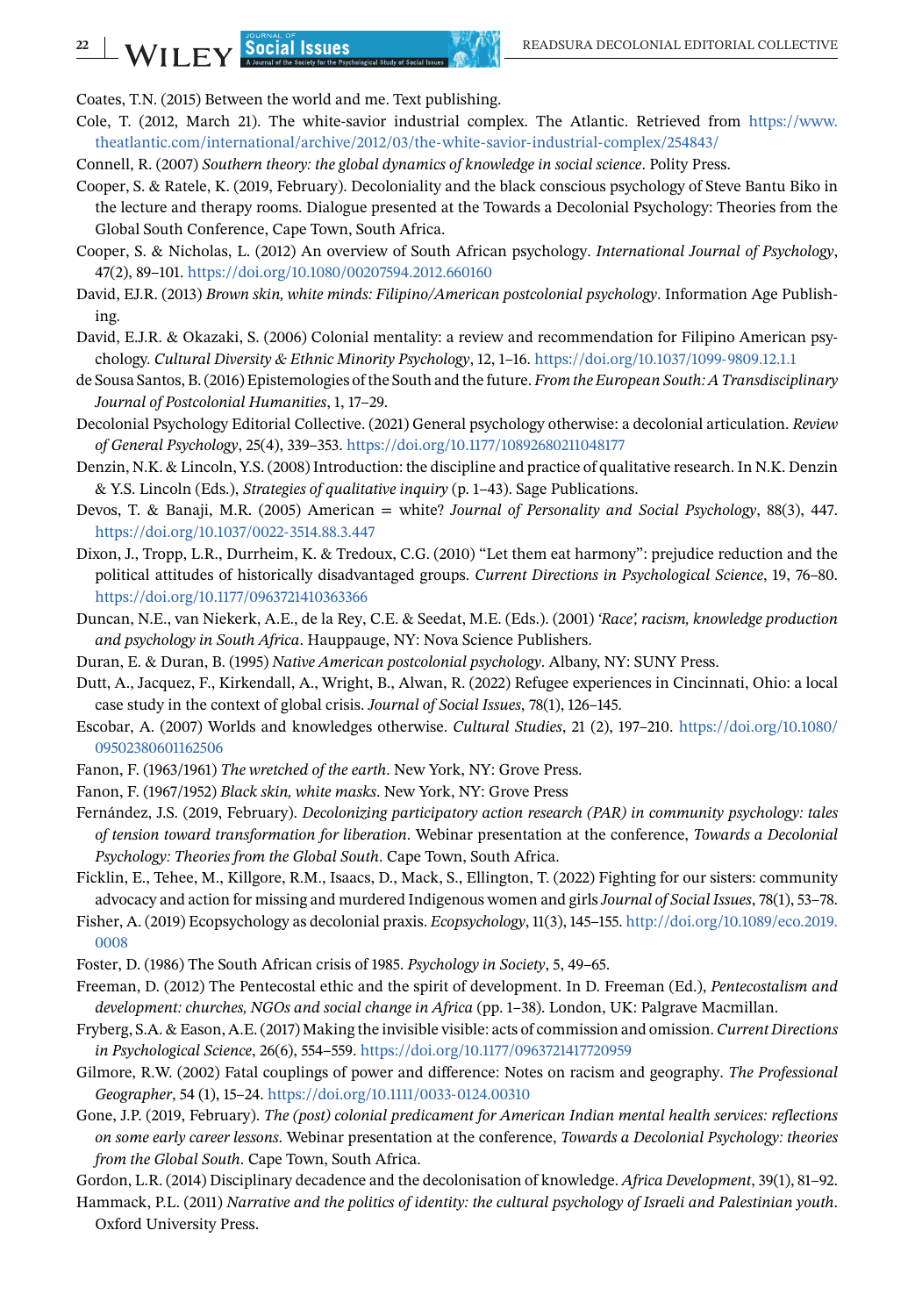- <span id="page-16-0"></span>Henrich, J., Heine, S.J. & Norenzayan, A. (2010) The weirdest people in the world? *Behavioral and Brain Sciences*, 33, 61–83, 111–135. <https://doi.org/10.1017/S0140525x0999152X>
- Kessi, S. (2019a) Towards a decolonial psychology: dDefining and confining symbols of the past. *Museum International*, 71(1–2), 80–87. [https://doi.org/10.1080/13500775.2019.1638032.](https://doi.org/10.1080/13500775.2019.1638032)
- Kessi, S. (2019b, February). *Towards a decolonial psychology: Defining and confining symbols of the past*. Keynote address at the conference, *Towards a Decolonial Psychology: Theories from the Global South*. Cape Town, South Africa.
- Kessi, S., Suffla, S. & Seedat, M. (Eds.) (2022) *Decolonial enactments in community psychology*. Community Psychology Book Series. Springer.
- Kirmayer, L.J. (2007) Psychotherapy and the cultural concept of the person. *Transcultural Psychiatry*, 44(2), 232– 257. <https://doi.org/10.1177/1363461506070794>
- Kitchin, R. (1998) 'Out of place', 'knowing one's place': Space, power and the exclusion of disabled people. *Disability & Society*, 13(3), 343–356. <https://doi.org/10.1080/09687599826678>
- Long, W. (2019) Indigenous psychology: going nowhere slowly? *Journal of Theoretical and Philosophical Psychology*, 39(2), 115–119. doi: 1037/teo0000114
- Lukate, J.M. (2022) Space, race and identity: an ethnographic study of the Black hair care and beauty landscape and Black women's racial identity constructions in England. *Journal of Social Issues*, 78(1), 107–125.
- Maldonado-Torres, N. (2007) On the coloniality of being: contributions to the development of a concept. *Cultural Studies*, 21(2-3), 240–270. <https://doi.org/10.1080/09502380601162548>
- Maldonado-Torres, N. (2017) Frantz Fanon and the decolonial turn in psychology: from modern/colonial methods to the decolonial attitude. *South African Journal of Psychology*, 47(4), 432–441. [https://doi.org/10.1177/](https://doi.org/10.1177/0081246317737918) [0081246317737918](https://doi.org/10.1177/0081246317737918)
- Maldonado-Torres, N. (2019, February). Fanonian meditations: The decolonial turn in psychology against metaphysical catastrophe. Keynote address at the conference, *Towards a Decolonial Psychology: Theories from the Global South*. Cape Town, South Africa.
- Malherbe, N., Ratele, K., Adams, G., Reddy, G. & Suffla, S. (2021) A Decolonial Africa(n)-Centered Psychology of Antiracism. *Review of General Psychology*, 25(4), 437–450. <https://doi.org/10.1177/10892680211022992>
- Mamdani, M. (2017) *Citizen and subject: contemporary Africa and the legacy of late colonialism*. Johannesburg, South Africa: Wits University Press.
- Martín-Baró, I. (1986) Hacia una psicología de la liberacíon. [*Toward a liberation psychology*.] *Boletin de psicología de El Salvador*, 22(1), 219–231.
- Martín-Baró, I. (1994) *Writings for a liberation psychology*. Cambridge, MA: Harvard University Press.
- Massey, D. (2009) Concepts of space and power in theory and in political practice. *Documents D'anàlisi Geogràfica*, 55, 15–26.
- Metzl, J.M. (2019) *Dying of whiteness: how the politics of racial resentment is killing America's heartland*. Basic Books.
- Meyer, B. (1998) Make a complete break with the past": memory and post-colonial modernity in Ghanaian Pentecostalist discourse. *Journal of Religion in Africa*, 27, 316–349. <https://doi.org/10.1163/157006698x00044>
- Mignolo, W. (2000) *Local histories/global designs: cColoniality, subaltern knowledges, and border thinking*. Princeton University Press.
- Mignolo, W.D. (2011) *The darker side of western modernity: global futures, decolonial options*. Durham, NC: Duke University Press.
- Mills, C. (1997) *The racial contract*. Ithaca, NY: Cornell University Press.
- Mills, C. (2007) White ignorance. In S. Sullivan & N. Tuana (Eds.), *Race and epistemologies of ignorance* (26–31). Albany, NY, USA: SUNY Press.
- Montero, M. & Sonn, C.C. (Eds.). (2009) *Psychology of liberation: theory and applications*. Springer Science & Business Media.
- Moodley, S., Ramphele, M. & Issel, S. (2019, February). "*Time to remember": Women of the Black Consciousness Movement share their stories*. Presentation at the conference, *Towards a Decolonial Psychology: Theories from the Global South*. Cape Town, South Africa.
- Nagel, T. (1986) *The view from nowhere*. Oxford University Press.
- Nandy, A. (1983) *The intimate enemy: loss and recovery of self under colonialism*. Delhi: Oxford University Press.
- Ndlovu-Gatsheni, S. (2013) *Coloniality of power in postcolonial Africa: myths of decolonization*. Dakar, Senegal: CODESRIA.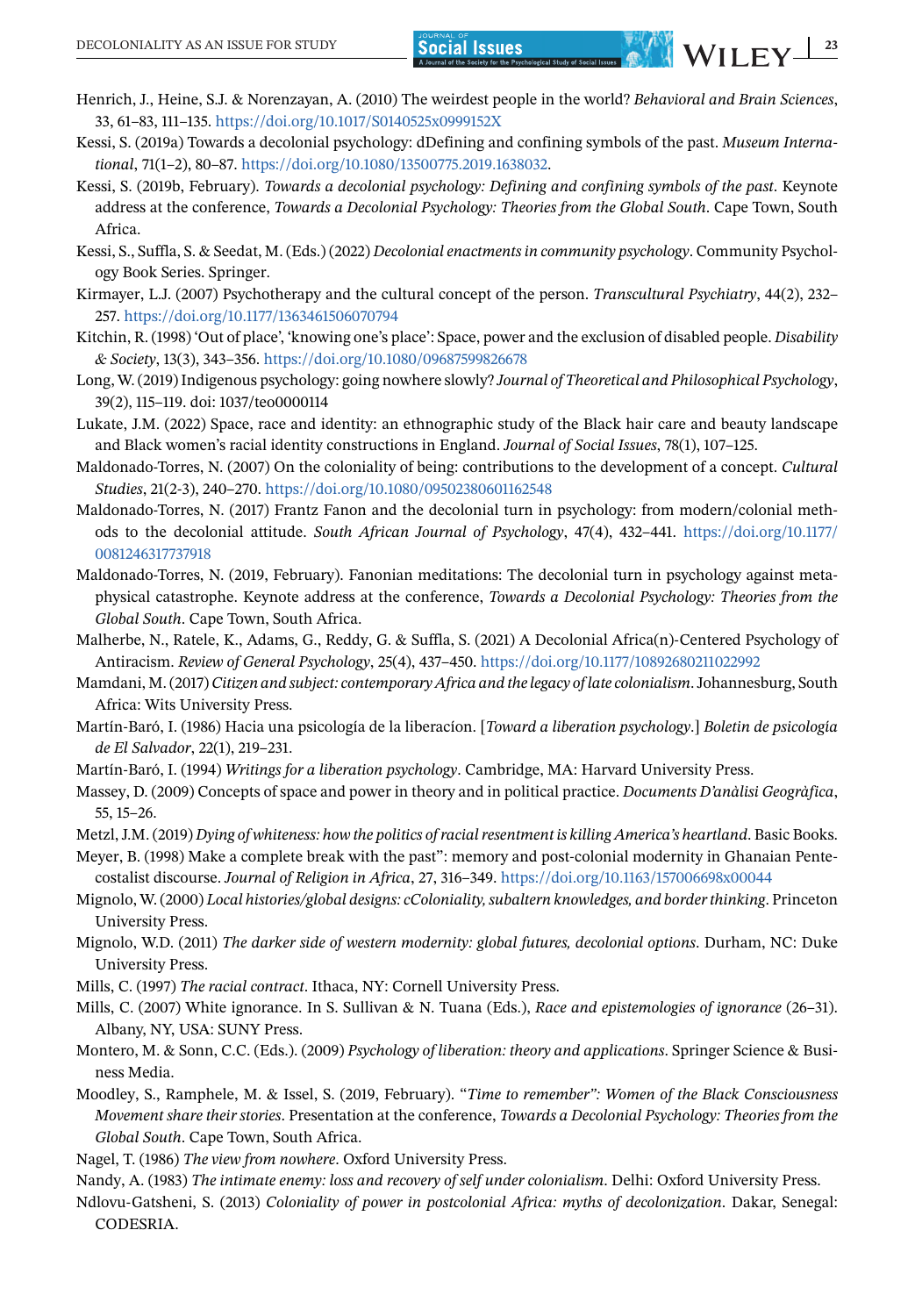- 
- Ndlovu-Gatsheni, S. (2019, February). The cognitive empire and the challenges of decolonising the mind. Keynote address at the conference, *Towards a Decolonial Psychology: Theories from the Global South*, Cape Town, South Africa.
- Ngũgĩ wa Thiong'o, (1986) *Decolonising the mind: the politics of language in African literature*. London, England: Heineman.
- Nicholas, L.J. (1990) The response of South African professional psychology associations to apartheid. *Journal of the History of the Behavioral Sciences*, 26(1), 58–63. [https://doi.org/10.1002/1520-6696\(199001\)26:1](https://doi.org/10.1002/1520-6696(199001)26:1%3C58::AID-JHBS2300260106%3E3.0.CO;2-N)⟨58::AID-[JHBS2300260106](https://doi.org/10.1002/1520-6696(199001)26:1%3C58::AID-JHBS2300260106%3E3.0.CO;2-N)⟩3.0.CO;2-N
- Nicholas, L.J. & Cooper, S. (Eds.). (1990) *Psychology & apartheid*. Johannesburg, South Africa: sion/Madiba.
- Nkrumah, K. (1967) Neo-Colonialism: the last stage of imperialism. *Science and Society*, 31(1), 78–81.
- Nobles, W.W. (2013) Fundamental task and challenge of black Psychology. *Journal of Black Psychology*, 39(3), 292– 299. <https://doi.org/10.1177/0095798413478072>
- Normann, S. (2022) "Time is our worst enemy:" lived experiences and intercultural relations in the making of green aluminium. *Journal of Social Issues*, 78(1), 163–182.
- Nwoye, A. (2015) What is African psychology the psychology of? *Theory & Psychology*, 25, 96–116. [https://doi.org/](https://doi.org/10.1177/0959354314565116) [10.1177/0959354314565116](https://doi.org/10.1177/0959354314565116)
- Nyamnjoh, B. (2016) *# RhodesMustFall: nibbling at resilient colonialism in South Africa*. African Books Collective.
- Okazaki, S. (2018) Culture, psychology, and social justice: toward a more critical psychology of Asians and Asian Americans. In P.L. Hammack (Ed.), *The Oxford handbook of social psychology and social justice* (pp. 141–156). New York: Oxford University Press.
- Osei-Tutu, A, Adams, G, Esiaka, D, Dzokoto, VA, Affram, AA. (2022) The modernity/coloniality of love: individualist lifeways and charismatic christianity in Ghanaian worlds. *Journal of Social Issues*, 78(1), 183–208.
- Pe-Pua, R. (2006) From decolonizing psychology to the development of a cross-indigenous perspective in methodology: the Philippine experience. In U. Kim, K. S. Yang & K.K. Hwang (Eds.), *Indigenous and cultural psychology: understanding people in context* (pp. 109–137). New York: Springer.
- Pickren, G. W. & Pickren, W.E. (2021) Signposts to decolonial futures in understanding and addressing our present crises. *Journal of the History of Behavioral Sciences*, 57, 315–318. <https://doi.org/10.1002/jhbs.22147>
- Pillay, S.R. (2016) Silence is violence: (Critical) psychology in an era of Rhodes Must Fall and Fees Must Fall. *South African Journal of Psychology*, 46(2), 155–159.
- Quijano, A. (2007) Coloniality and modernity/rationality.*Cultural Studies*, 21(2-3), 168–178. [https://doi.org/10.1080/](https://doi.org/10.1080/09502380601164353) [09502380601164353](https://doi.org/10.1080/09502380601164353)
- Ratele, K. (2017) Four (African) psychologies. *Theory and Psychology*, 27, 313–327. [https://doi.org/10.1177/](https://doi.org/10.1177/0959354316684215) [0959354316684215](https://doi.org/10.1177/0959354316684215)
- Ratele, K. (2019) *The world looks like this from here: thoughts on African psychology*. Johannesburg, South Africa: Wits University Press.
- Richardson, E.T. (2019) On the coloniality of global public health. *Medicine Anthropology Theory*, 6, 101–18. <https://doi.org/10.17157/mat.6.4.761>
- Rivera Pichardo, E.J., Jost, J.T. & Benet-Martínez, V. (2022) Internalization of inferiority and colonial system justification: the case of Puerto Rico. *Journal of Social Issues*, 78(1), 79–106.
- Rodney, W. (1972) *How Europe Underdeveloped Africa*. Bogle-L'Ouverture Publications, London.
- Schmitt, H.J., Young, I.F., Keefer, L.A., Palitsky, R., Stewart, S.A., Goad, A.N., et al. (2021) Time-space distanciation as a decolonizing framework for psychology. *Review of General Psychology*, 25(4), 405–421. <https://doi.org/10.1177/10892680211002441>
- Seedat, M. (1997) The quest for liberatory psychology. *South African Journal of Psychology*, 27(4), 261–270. <https://doi.org/10.1177/008124639702700410>
- Seedat, M. & Suffla, S. (Eds.) (2017) Special issue: liberatory and critical voices in decolonising community psychology. *South African Journal of Psychology*, 47(4).
- Segalo, P. & Fine, M. (2020) Under lying conditions of gender-based violence—decolonial feminism meets epistemic ignorance: Critical transnational conversations. *Social and Personality Psychology Compass*, 14(10), 1–10. <https://doi.org/10.1111/spc3.12568>
- Segalo, P., Manoff, E. & Fine, M. (2015) Working with embroideries and counter-maps: engaging memory and imagination within decolonizing frameworks. *Journal of Social and Political Psychology*, 3(1), 342–364. <https://doi.org/10.5964/jspp.v3i1.145>

<span id="page-17-0"></span>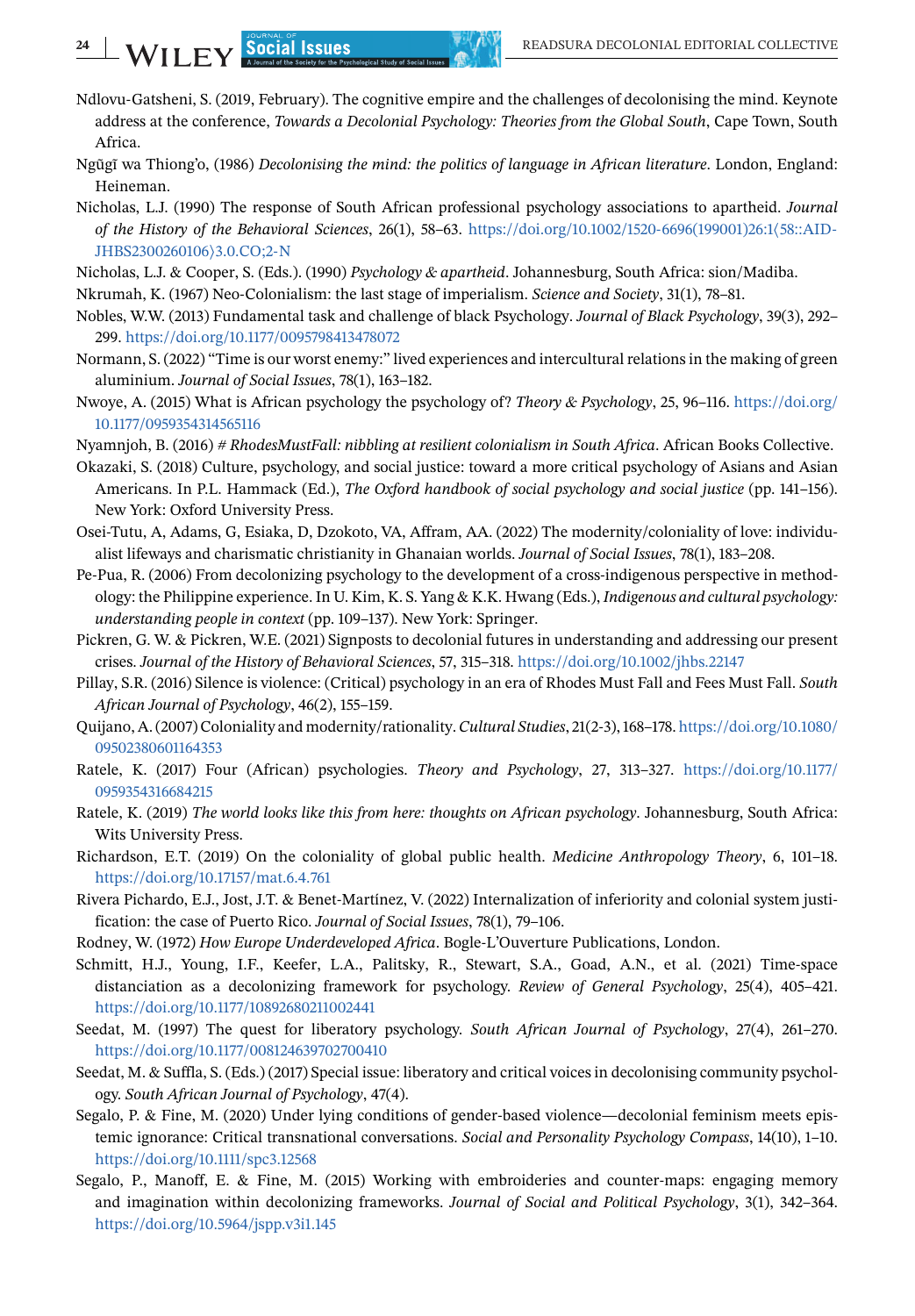- <span id="page-18-0"></span>Sonn, C.C., Stevens, G. & Duncan, N. (2013) Decolonisation, critical methodologies and why stories matter. In G. Stevens, N. Duncan, & D. Hook (Eds). *Race, memory and the apartheid archive: towards a transformative psychosocial praxis* (pp. 295–314). London, England: Palgrave Macmillan.
- Stryker, S. (1997) In the beginning there is society: lessons from a sociological social psychology. In C.E. McGarty and S. Haslam (Eds.), *The message of social psychology: perspectives on mind in society*, pp. 315–327 Blackwell Publishing.
- Sundararajan L., Hwang KK., Yeh KH. (eds) (2020) *Global Psychology from Indigenous Perspectives: Visions inspired by K.S. Yang. Palgrave Studies in Indigenous Psychology*. Palgrave Macmillan.
- Swim, J., Clayton, S., Doherty, T., Gifford, R., Howard, G., Reser, J., et al. (2009) Psychology and global climate change: addressing a multi-faceted phenomenon and set of challenges. American *Psychological Association's task force on the interface between psychology and global climate change.* [https://www.apa.org/science/about/](https://www.apa.org/science/about/publications/executive-summary.pdf) [publications/executive-summary.pdf.](https://www.apa.org/science/about/publications/executive-summary.pdf)
- Teo, T. (2019) Academic subjectivity, idols, and the vicissitudes of virtues in science: epistemic modesty versus epistemic grandiosity. In K. O'Doherty, L. Osbeck, E. Schraube, & J. Yen (Eds.) *Psychological studies of science and technology* (pp. 31–48). Cham, Switzerland: Palgrave Macmillan.
- Thalmayer, A.G., Toscanelli, C. & Arnett, J.J. (2021) The neglected 95% revisited: is American psychology becoming less American? *American Psychologist*, 76(1), 116–129. <https://doi.org/10.1037/amp0000622>
- Titi, N. & Ratele, K. (2018) Report on a colloquium series on decolonisation and African-centredness in research, teaching and research dissemination. *African Safety Promotion*, 16(1), 77–80.
- Tsai, J.L. (2007) Ideal affect: cultural causes and behavioral consequences. *Perspectives on Psychological Science*, 19, 242–259. <https://doi.org/10.1111/j.1745-6916.2007.00043.x>
- Tuck, E. & McKenzie, M. (2014) *Place in research: theory, methodology, and methods*. Routledge.
- Tuck, E. & Yang, W. (2012) Decolonization is not a metaphor. *Decolonization: Indigeneity, Education & Society*, 1(1),  $1 - 40$ .
- Tuhiwai Smith, L. (1999) *Decolonizing methodologies: research and indigenous peoples*. London, England: Zed Books.
- Utsey, S.O., Abrams, J.A., Opare-Henaku, A., Bolden, M.A. & Williams III, O. (2014) Assessing the psychological consequences of internalized colonialism on the psychological well-being of young adults in Ghana. *Journal of Black Psychology*, 40, 1–26. <https://doi.org/10.1177/0095798414537935>
- Wilkinson, R. & Pickett, K. (2009) *The spirit level: why more equal societies always do better*. London: Allen Lane.
- Wilson, T.D. (2005) The message is the method: celebrating and exporting the experimental approach. *Psychological Inquiry*, 16(4), 185–193. [https://doi.org/10.1207/s15327965pli1604\\_09](https://doi.org/10.1207/s15327965pli1604_09)
- Woodson, C.G. (1916) The negroes of Cincinnati prior to the civil war. *The Journal of Negro History*, 1(1), 1–22. <https://doi.org/10.2307/2713512>

#### **AUTHOR BIOGRAPHY**

**Kopano Ratele** is Professor of Psychology at the University of Stellenbosch (South Africa) and head of the Stellenbosch Centre for Critical and Creative Thought. He has published extensively, and his books include *There Was This Goat: Investigating the Truth Commission Testimony of Notrose Nobomvu Konile* (2009, co-authored with Antjie Krog and Nosisi Mpolweni), *Liberating Masculinities* (2016), *Engaging Youth in Activism, Research and Pedagogical Praxis: Transnational and Intersectional Perspectives on Gender, Sex, and Race* (2018, co-edited with Jeff Hearn, Tammy Shefer, and Floretta Boonzaier) and *The World Looks Like This From Here*: *Thoughts on African Psychology* (2019).

**Geetha Reddy** is a Senior Lecturer in Critical Psychology and Race at Nottingham Trent University (UK). She works to understand the effects of colonization on multiculturalism, migration, and the psychology of individuals in contemporary societies. Her research takes an intersectional perspective on identities, highlighting the power structures that influence